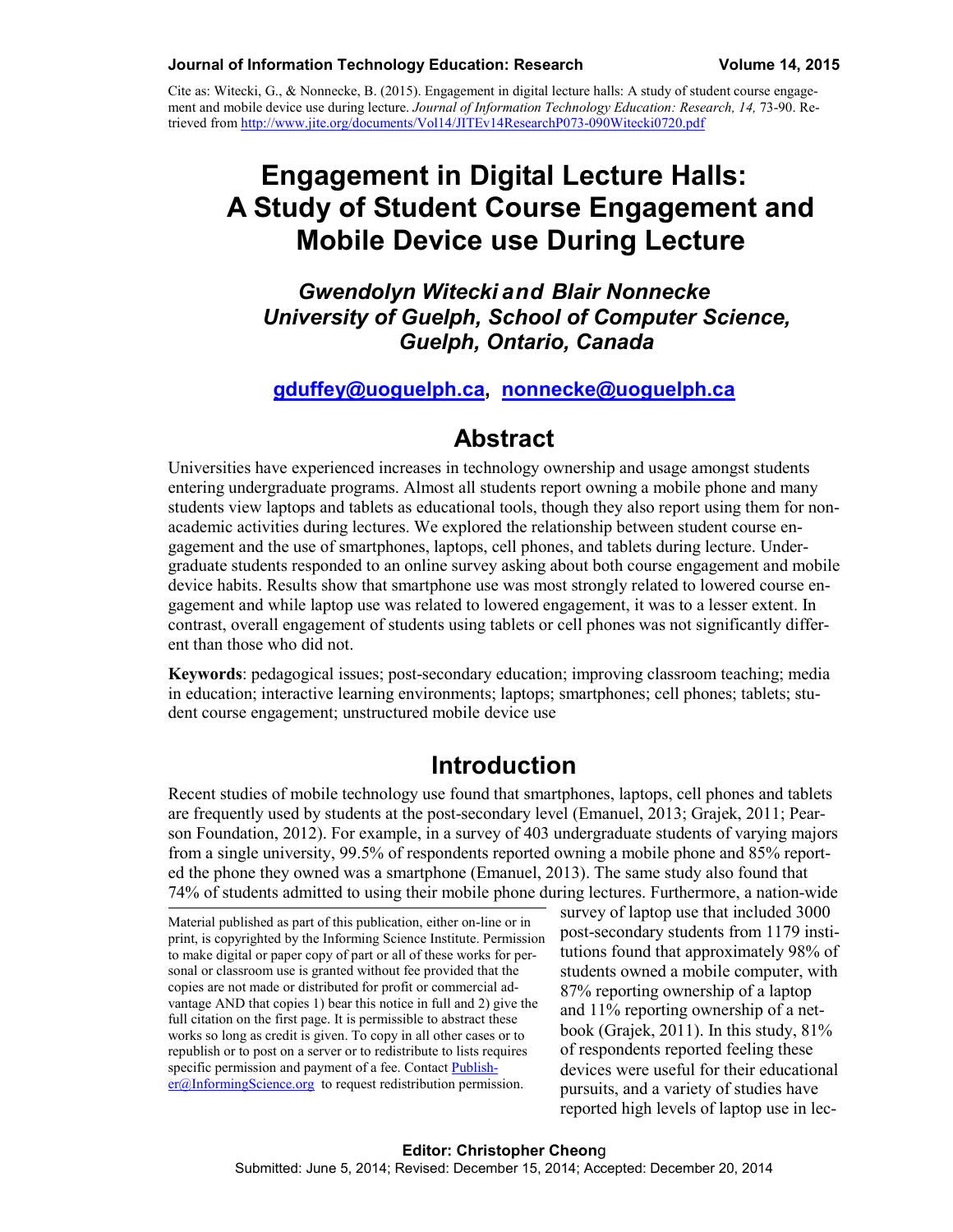ture-style courses (e.g., Fried, 2008; Hammer, Ronen, Sharon, Lankry, Huberman, & Zamtsov, 2010). Lastly, tablet ownership is also becoming more popular amongst undergraduate students; a study of 1206 undergraduates from differing institutions reported that 25% of participants owned a tablet, up from 7% in the previous study two years previous (Pearson Foundation, 2010, 2012). Moreover, 64% of tablet-owners reported that tablets enabled them to perform better during class (Pearson Foundation, 2012). Based on this evidence, mobile device use is clearly pervasive in post-secondary institutions; however, how they are used needs further research.

Much of the current research focuses on the use of mobile devices during lectures, as opposed use during labs and/or seminars. One reason may be the difference in class size between lectures, labs, and seminars. Labs and seminars tend to have fewer students than large lectures, and having fewer students in the classroom is correlated with higher levels of student motivation (Bolander, 1973) and increased student course GPA (Kokkelenberg, Dillon, & Christy, 2008). Additionally, labs and seminars are often structured with less of a focus on passive content reception and more on active, participatory learning. For these reasons, labs, seminars and lectures are inherently different and findings regarding the nature of mobile device use in one context will not be easily generalizable to another. Furthermore, in contrast to labs and seminars, current research has already identified an existing problem with the use of laptops and other mobile devices during lecture (Fried, 2008; Hembrooke & Gay, 2003). For these reasons, the current study focuses on the use of mobile devices in large lecture-style classes.

# **Literature Review**

### *Unstructured Laptop Use*

Kay and Lauricella (2011) found student participation and interest in courses increased through the use of technology when the device was used to accomplish specific tasks integrated fluidly into a lecture or learning activity. However, they also found that unstructured laptop use was correlated with increased off-task use of technology and reduced on-task use. They defined unstructured laptop use as student-directed use of laptop computers in lectures where the professor largely ignores the use of such technology while delivering course content (often in a traditional lecture-style format) as if laptops were not present in the classroom. In this scenario, individual students are given the freedom to determine for themselves what constitutes appropriate and inappropriate laptop use without the imposition of constraints.

Kay and Lauricella (2011) established that unstructured laptop use is a poor alternative to incorporating laptops into the classroom by comparing on and off task laptop use in both structured and unstructured classroom contexts. Similarly, Fried (2008) conducted a correlational study of a general psychology class delivered in a traditional lecture format in which students were free to use their laptops in an unstructured manner. He then compared laptop users to non-laptop users in terms of distractibility and learning outcomes. The study found that students using laptops were more distracted than those who did not, and that users also scored lower on measures of selfreported lecture understanding.

The study also found that students using laptops in an unstructured setting received lower overall course grades even when factors previously identified as correlated to grades were controlled for, e.g., attendance. Moreover, an experimental study conducted on an upper-year communications course yielded similar results (Hembrooke  $\&$  Gay, 2003). They found that students in the unstructured laptop condition performed significantly worse on tests of recognition and recall after a traditionally delivered lecture than the non-laptop control group. In all three studies, the use of an unstructured laptop format was associated with lower performance than either a structured (Kay & Lauricella, 2011) or laptop-free format (Fried, 2008; Hembrooke & Gay, 2003).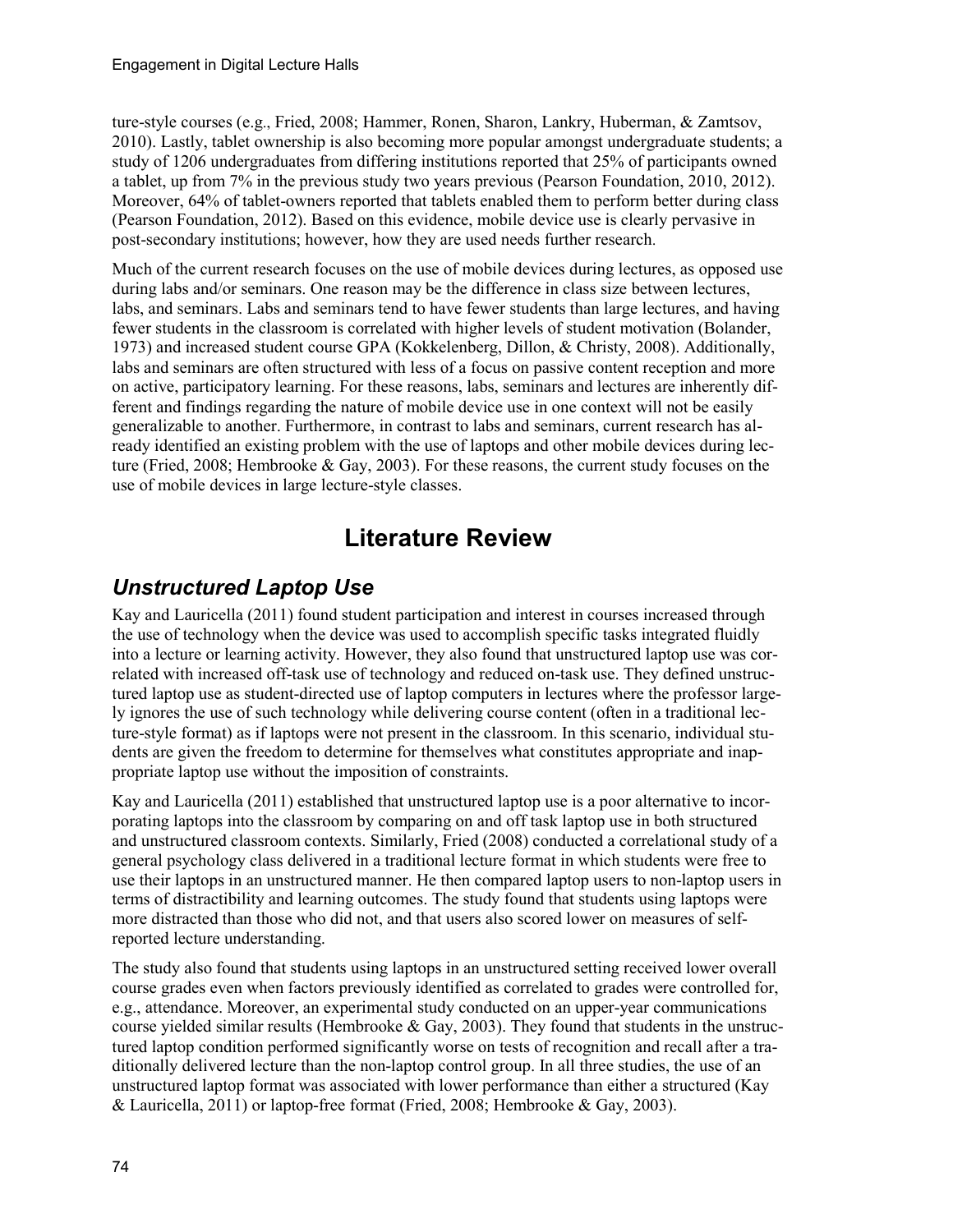Despite evidence that it is a poor alternative, unstructured laptop use remains a common practice in post-secondary institutions (Kay & Lauricella, 2011). In recent unstructured laptop settings, it is reasonable to assume that the use of other mobile devices such as smartphones, cell phones, and tablets is treated in the same way since the instructor delivers the lecture as if these devices are not present and ignores their use. This paradigm of unstructured mobile device use allows students discretionary freedom of not only how their laptops are used during lectures, but also how their smartphones, cell phones and tablets are used as well. Due to this common practice, it is important to understand the effect unstructured mobile device use has on student engagement with academic material during lectures.

### *Mobile Technology Use and Student Engagement*

Student engagement can be defined as the time and effort students devote to any behaviour empirically connected to educationally desirable outcomes including academic success, graduation and the development of skills necessary for related employment after graduation (Kuh, 2009). How engagement relates to the use of mobile devices has been studied effectively using a number of tools: the National Survey of Student Engagement (NSSE), which was developed to assess the extent to which university students are engaged in academically relevant activities (CCI Research Inc., 2009); and the College Student Experiences Questionnaire (CSEQ), which was developed to assess students' overall energy devoted to study activities such as reading, writing, and use of information technology (Kuh & Hu, 2001).

Laird & Kuh's (2005) study of approximately 350,000 college students from around the United States found a correlation between NSSE's measures of student-faculty interactions, level of academic emphasis and challenge, active and collaborative learning, and laptop usage by students. They concluded that aspects of students' engagement with an institution were positively correlated with laptop use. Similarly, a study of 18,344 college and university students used the CSEQ to measure engagement and determined that information technology use was positively correlated with the effort students devoted to studying and other academic activities overall on campus (Kuh  $&$  Hu, 2001). These studies stand out because of their large, nation-wide sample sizes as well as their use of well-accepted and defined measurement tools.

### *Course GPA and Students' Use of Laptops, Cell Phones and Smartphones*

Institution-wide measurements of engagement such as NSSE have been traditionally held to be positively correlated with objective measures of success such as institutional GPA (Carini, Kuh, & Klein, 2006). However, the results of course-level studies examining the relationship between mobile device use and student gains in individual courses have contradicted the predictions made by positive correlations between institutional engagement and student laptop and Internet use. In a three year experimental study in which course data was gathered for honours business courses, there was no significant difference in overall GPA, writing-intensive GPA, or mathematicsintensive GPA between the laptop-using cohorts and the non-laptop control cohort (Wurst, Smarkola, & Gaffney, 2008). In this study of 87 honours-level business students, laptops were provided to two incoming cohorts who were compared to a previous, non-laptop using cohort who completed the program in the previous year. However, the study did not differentiate between laptop use in and outside of the classroom.

Three studies examining laptop and Internet usage in an unstructured format further contradict the predictions made by studies of technology use and institutional engagement. A correlational study of 137 students in a general psychology class in which lectures were delivered permitting unstructured laptop use found that increased laptop use was significantly and negatively correlated with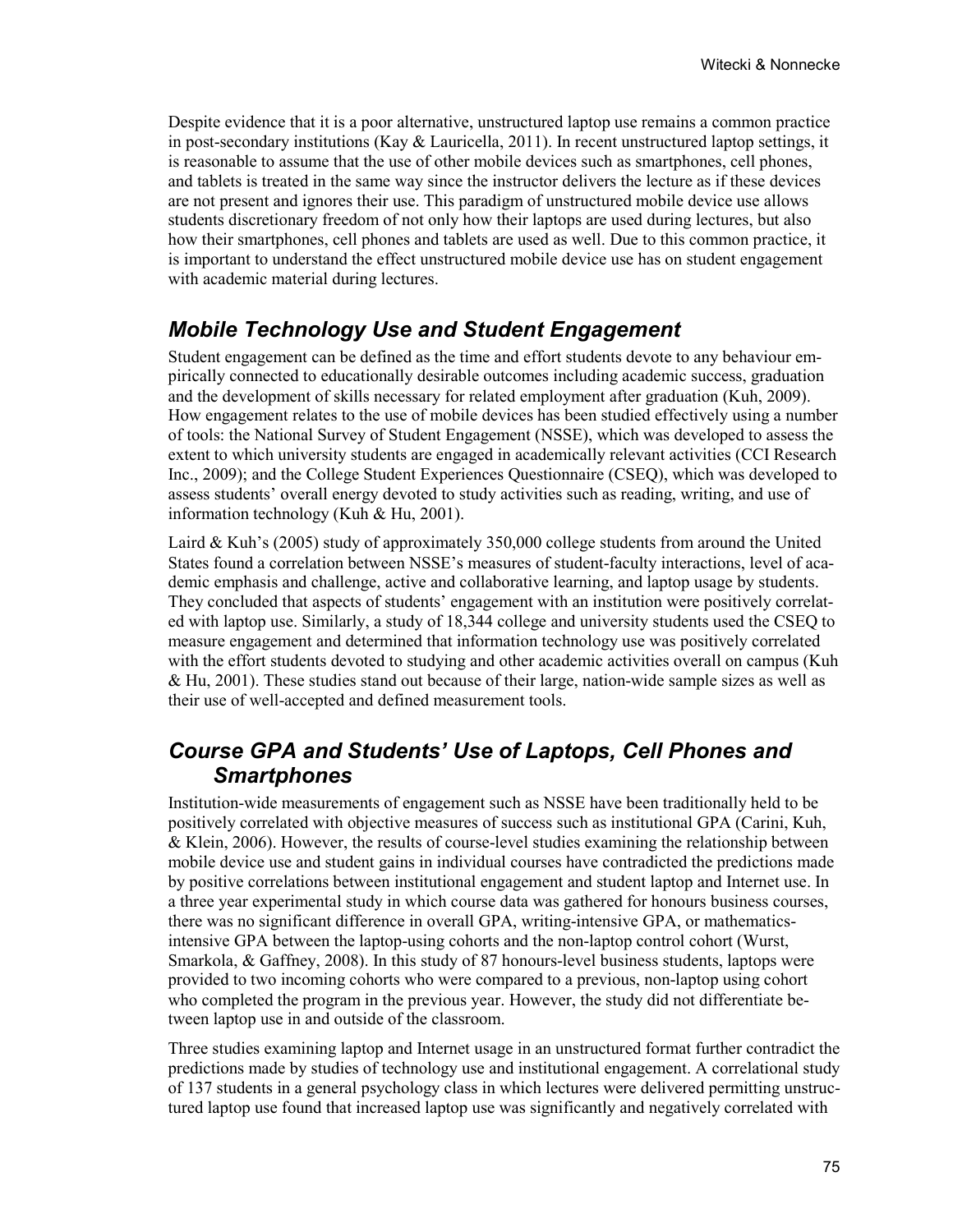course GPA, self-reported measures of lecture clarity, attention paid to the lecture, and understanding of course content (Fried, 2008). Moreover, an experimental design including 44 students in a general psychology class found that students in the non-laptop control condition significantly outperformed their laptop-using peers in an after-lecture test of content retention (Hembrooke  $\&$ Gay, 2003). In this experiment the same lecture was delivered to two groups, one in which laptops were used in an unstructured format and the other in which no laptops were permitted. The groups were then switched later in the semester as a counter balancing measure.

Lastly, in a study of 82 college students in computing and communications classes, Grace-Martin & Gay (2001) found a significant and negative correlation between length of browsing sessions during lectures and overall course GPA as well as between the amount of time browsing during class and overall course GPA in courses that used the unstructured laptop format. This study is of particular note for two reasons. Firstly, the study used objective measures of Internet browsing by logging student behaviour online instead of relying on self-report measures or discrete categories, and secondly, the study examined Internet browsing behaviour generally rather than laptop-use specifically which may be generalizable to other devices with access to the Internet. The results of these studies suggest that examination of the relationship between unstructured mobile device use during lectures and student course engagement may yield different results than those studies examining the relationship between institutional mobile device use and student institutional engagement.

## *The Student Course Engagement Questionnaire*

Handelsman, Briggs, Sullivan, & Towler (2005) developed an instrument for measuring student engagement within an individual course. The Student Course Engagement Questionnaire (SCEQ) is comprised of four factors found to relate to student course engagement:

- **(1) Skills Engagement** relates to educationally relevant behaviours students initiate to advance their academic work
- **(2) Emotional Engagement** reflects how much students think about material outside of class and use it in their everyday life
- **(3) Participation/Interaction Engagement** represents how often students are involved in classroom discussions or activities
- **(4) Performance Engagement** encompasses how confident students feel in evaluation situations and how satisfied students are with their grades

### *SCEQ and Students' Use of Laptops, Cell Phones and Smartphones*

Skills engagement reflects how engaged the student is at practicing the skills and knowledge required for a given course (Handelsman et al., 2005). Skills engagement is the most clearly affected by smartphone, laptop, cell phone and tablet use in the classroom. For example, in a weekly student survey of in-lecture habits, increased time spent using a laptop was negatively correlated with how much attention students reported paying to the lecture (Fried, 2008). Additionally, multiple studies have reported high rates of students using mobile devices such as smartphones, laptops and cell phones during class for uses unrelated to course objectives (Fried, 2008; Hammer et al., 2010; Hembrooke & Gay, 2003; Kraushaar & Novak, 2010; Kulesza, DeHondt, & Nezlek, 2010; Watson & Barber, 2008; Wurst et al., 2008). Research suggests skills engagement is negatively correlated with unstructured in-class technology use.

Emotional engagement consists of ways students involve course material in their life beyond the confines of the course and how relevant a student feels the course is to his/her life. This category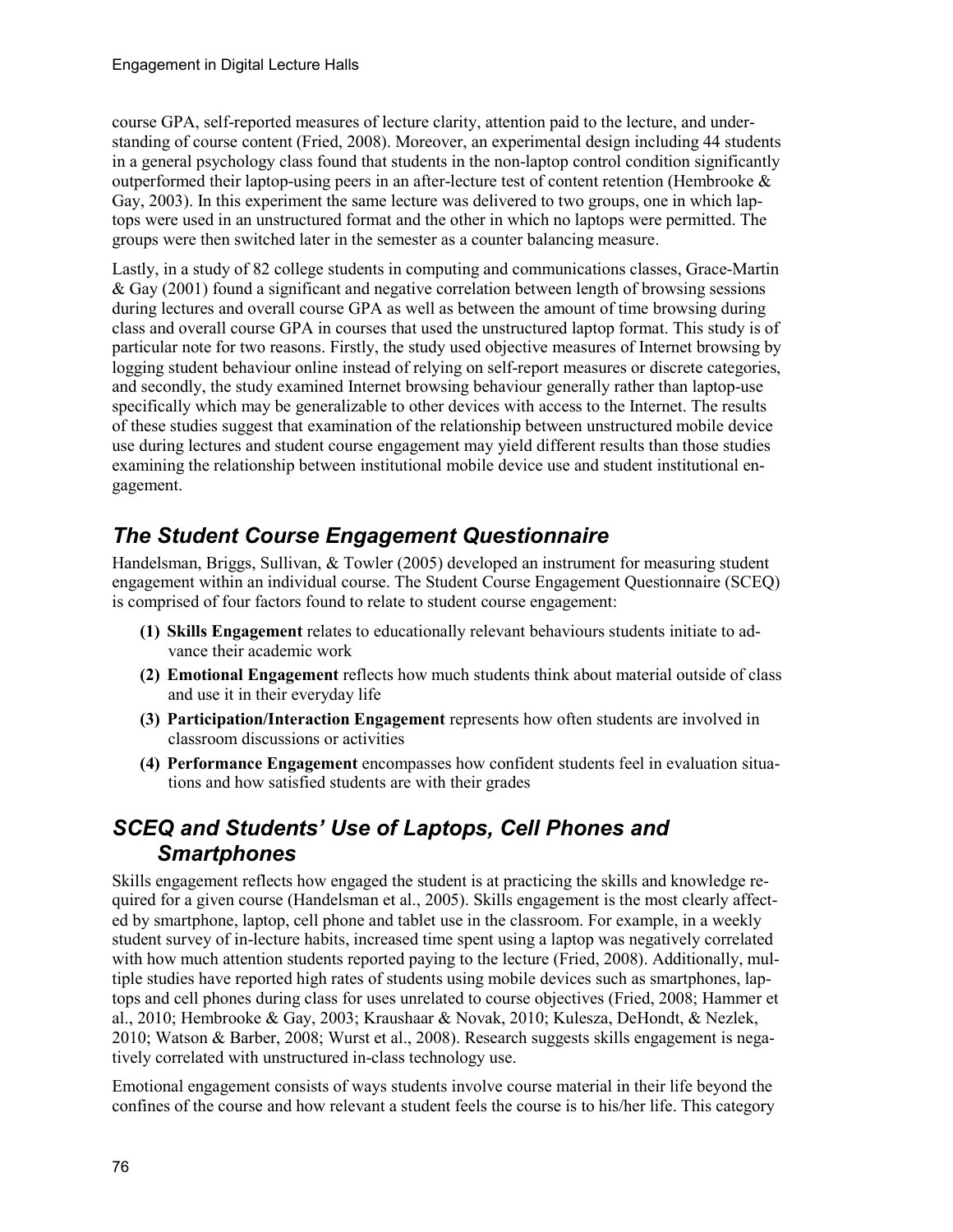is difficult to assess based solely on behaviours observable in class as it is largely internal to the individual and outside the classroom (Handelsman et al., 2005). Very little research has explored the relationship between emotional engagement and unstructured technology use in class. Kulesza et al. (2010) argue that using laptops and mobile phones lowers interest in course material by focusing attention on using a device and not on learning the material. Another study showed 97% of laptop users cited boredom as the reason for their off-task use (Hammer et al., 2010). This statistic suggests that emotional disengagement may promote course-irrelevant use of information technology. In support of this hypothesis, Mann & Robinson (2009) found 45.5% of bored students used phones to amuse themselves. Further study is required on the impact of unstructured in-class use of mobile devices on emotional engagement.

Participation engagement represents the ways in which a student actively participates and interacts with peers and instructors in class (Handelsman et al., 2005). There is little formal research into the relationship between unstructured mobile device use and classroom interaction, but there are some noteworthy findings. Wurst et al. (2008) found laptops increased the number of questions asked by the professor that students were able to answer in-class with current information. Professors in Wingard's (2004) study felt student comfort among peers improved in class, but no change in discussion was noted. In contrast, Kulesza et al. (2010) argue mobile devices in the classroom decrease participation in class. None of these studies were based on empirically gathered participation data, demonstrating a need for further research on the relationship between unstructured use of smartphones, laptops, cell phones and tablets during lectures and participation engagement.

Performance engagement encompasses an individual's self-efficacy in achieving educational goals and confidence in their ability to succeed in course evaluations (Handelsman et al., 2005). How smartphones, laptops, cell phones and tablets impact performance engagement is largely unknown as studies have not focused on this relationship. Further research is required to determine the effect unstructured use of mobile devices has on performance engagement.

### *Current Study*

Our study explores the relationship between student course engagement and unstructured mobile device use during lectures, and how mobile device use is related to the four engagement factors as described by the SCEQ (Handelsman et al., 2005).

## **Methods and Materials**

#### *Participants*

Participants were 972 undergraduate students from the University of Guelph, of which 70.88% (689 participants) were female. All participants attended lecture-style courses running during the regular Autumn 2012 semester from September to December. During lectures, mobile devices such as smartphones, laptops, cell phones, and/or tablets were used at the student's discretion and without instructor guidance or integration. Classes eligible to participate were held at the University of Guelph in lecture theatres with minimum capacities of 150 students. Class sizes ranged from 120 students to 600 students with an average class size of 278 students. In total, 23 classes were invited to participate, of which 78% were first and second year classes and 22% were third and fourth year classes. Invited courses were from a variety of departments and respondents represented a wide selection of majors available on campus. A total of 972 students filled out surveys, of which 902 surveys were used in the analysis. 68 surveys were incomplete and two entries were removed due to errors in filling out the survey. Approximately 7000 students heard the invi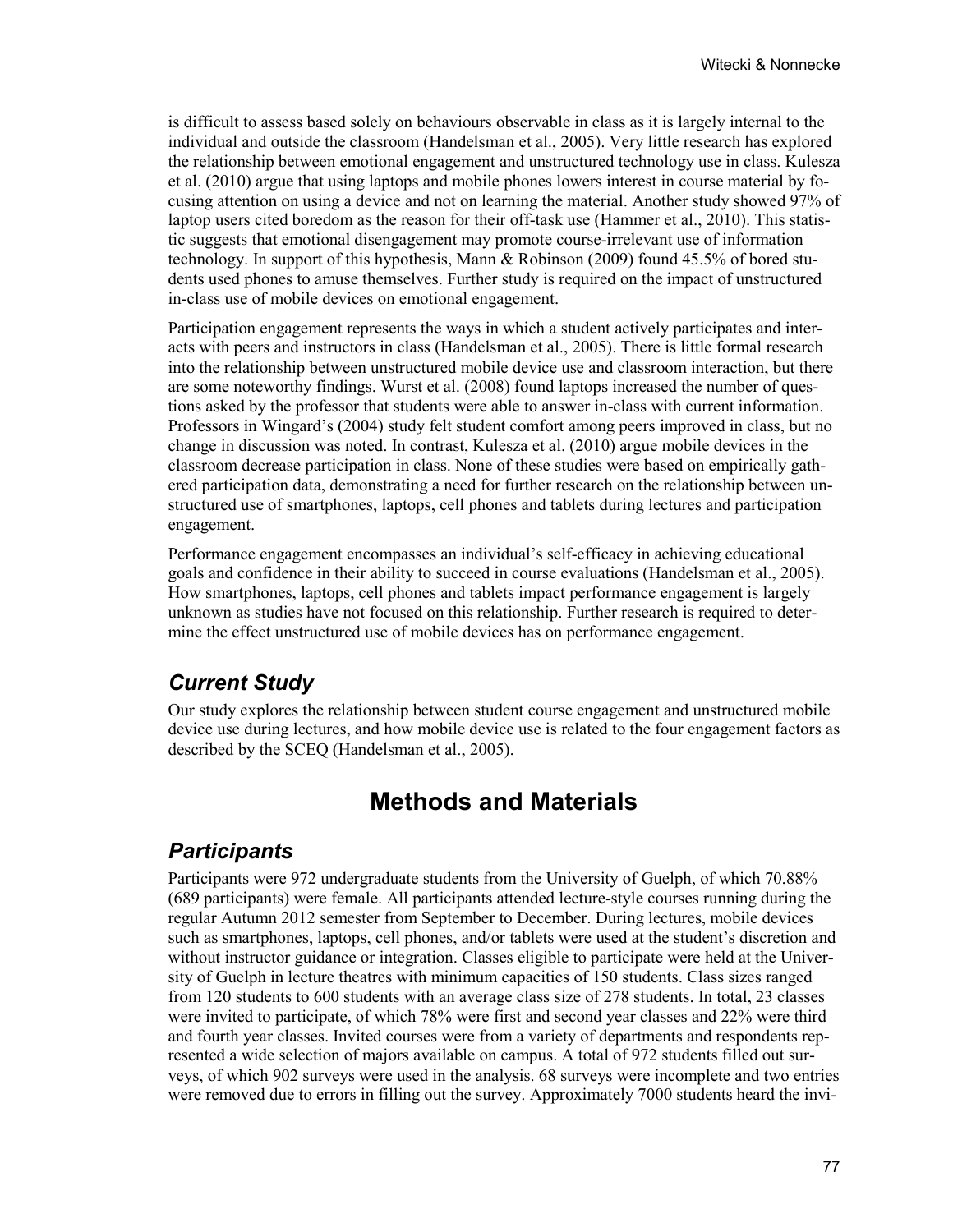tation to participate making the response rate approximately 15%. Response rate is reported as an approximation because it was not possible to measure the attendance of classes visited and it is unlikely that every student registered in each course attended when the invitations were delivered. In addition, some students may have heard the invitation in multiple courses; this is unaccounted for in the reported response rate.

### *Instruments and Measures*

The singular measure consisted of an online survey participants self-administered at a time and place of students' choosing. The measure was divided into two parts: (1) the SCEQ and (2) a survey of student information technology habits during lectures (See Handelsman et al., 2005 for the SCEQ and the Appendix for the survey of technology use). The SCEQ was developed to assess behaviours and attitudes at the course level, focusing in particular on events that occur in and around classes and coursework, as course engagement is theorized to differ between independent courses (Handelsman et al., 2010). The SCEQ is comprised of four factors encompassing both behavioural and affective components of student course engagement. The SCEQ was developed through an interview study of 266 undergraduates and faculty seeking descriptions of the actions, thoughts, and feelings of engaged students in undergraduate courses (Handelsman et al., 2005). The results yielded 27 items that were related to student engagement, of which 23 were unique. A factor analysis of these 23 items yielded the four factor model discussed in *The Student Course Engagement Questionnaire* section with the four factors together accounting for 43% of the variability amongst self-reported engagement. Each factor also presented with strong reliability, with alpha values ranging from .76 to .82. The 23-item SCEQ survey measures the four aspects of student course engagement using a five-point Likert scale.

The engagement factors of the SCEQ have been found to correlate with high levels of engagement, with skills engagement having a particularly strong association with positive learning outcomes. For example, Svanum & Bigatti (2009) found behavioural measures based on Handelsman et al.'s (2005) definition of skills engagement reliably predicted not only GPA, but also whether or not students would graduate with a degree and how quickly they would complete their education. Furthermore, the predictive value of skills engagement on grades and degree completion was found to be significant even when other factors such as SAT scores, student academic background, and GPA from the previous semester were controlled for. Moreover, measures of the SCEQ were negatively correlated with measures of student boredom during lectures (Mann & Robinson, 2009), a commonly reported reason for using a laptop or phone for non-academic activities (Hammer et al., 2010; Mann & Robinson, 2009). The SCEQ has been used to measure engagement in a variety of undergraduate settings with similarly high degrees of success (Floyd, Harrington, & Santiago, 2009; Mandernach, 2009; Mann & Robinson, 2009; Young & Bruce, 2011) and is considered to be an effective instrument for capturing the multi-dimensional concept of student course engagement (Mandernach, Donnelli-Sallee & Dailey-Hebert, 2011).

In addition to the SCEQ component of the survey, students were asked to report on their mobile device habits. They were asked how regularly they bring laptops, tablets, smartphones and cell phones to class, and how those devices were used during the last class attended. Options for device use included taking notes, reading the course outline or lecture notes posted by the professor, reading material related to the course not posted by the professor, commenting on or discussing the content of the current lecture, arranging to meet with peers outside of class for classwork, working on an assignment, email, SMS/text messaging (For phones) or IM (For laptops or tablets), social networking, watching videos, surfing the Internet (not including social networking and video sites), arranging to meet socially with peers outside of class, playing games, and other (please specify). The survey took approximately five to ten minutes for students to complete.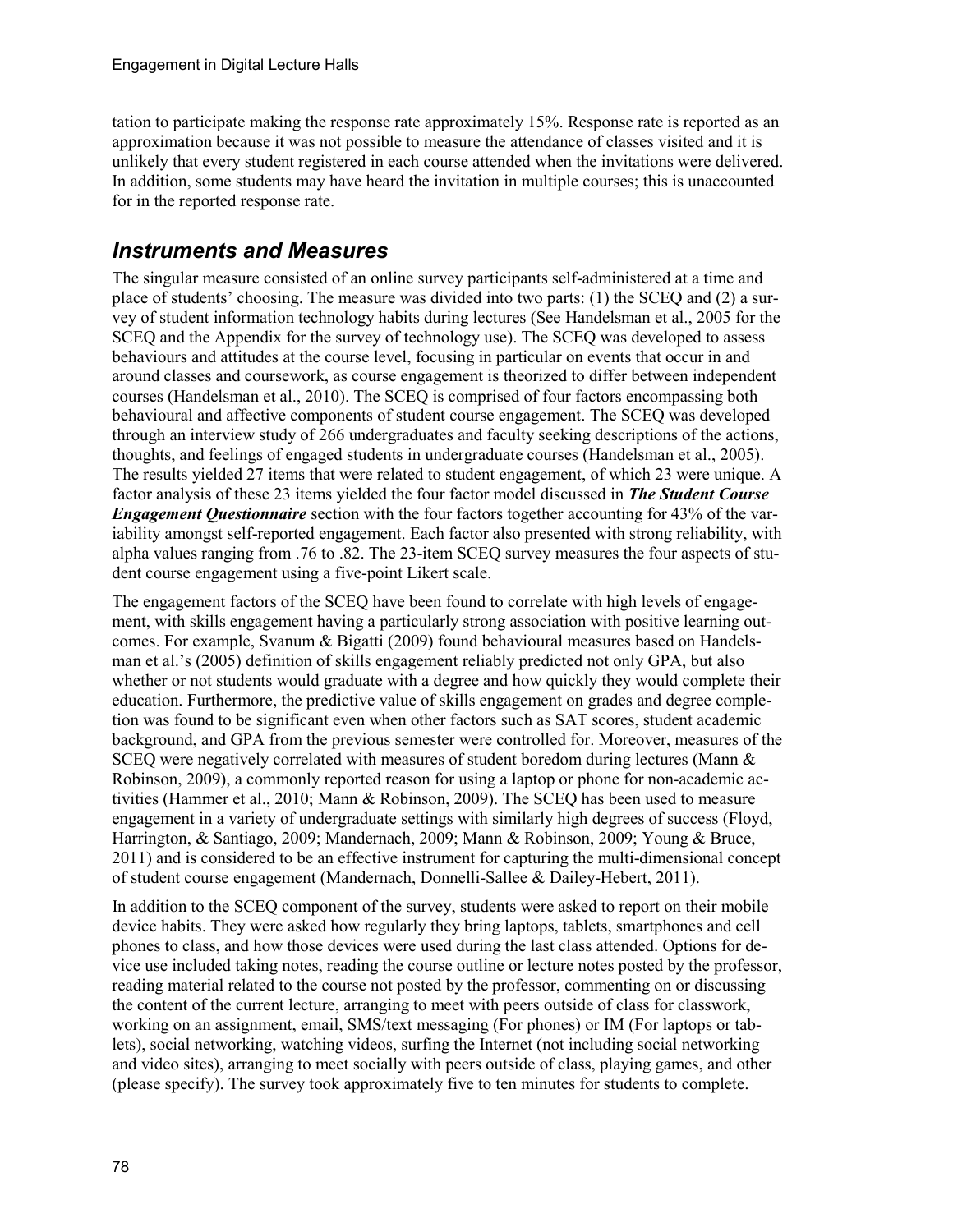#### *Method*

A cluster convenience sample was used to invite undergraduate students to participate in the SCEQ and mobile device use survey. Professors of eligible courses were contacted the week before the beginning of the semester with an email requesting permission to visit his or her lecture and invite the class to participate. Professors posted an invitation to participate on their course websites. 23 class requests to participate took place between Monday, October 1 and Friday, November 9, 2012 in order to give students an opportunity to settle into their class routines and to be assessed, in order to measure performance engagement accurately. As an incentive to complete the survey, participants could enter into a draw for one of several \$25 gift cards. Students reached the online survey by following a URL posted on their course websites. Every participant agreed to having read and understood the informed consent document before completing the survey.

A Mann Whitney U test was used to compare overall engagement as well as each engagement factor for users and non-users of each mobile device. The groups were self-identified according to device usage during the last class and were, therefore, not randomly assigned. A Mann Whitney U was used because the responses to each of the engagement questions were ratings on a likert scale of agreement, and a Mann Whitney U treats these data as ordinal despite students' varying perceptions of the difference between each response on the scale (e.g., the difference between agree and strongly agree may vary between students).

### **Results**

#### *Mobile Device Use During Lectures*

Mobile technology in the classroom was pervasive, with 93% of students bringing at least one mobile device to one or more lectures each week, and 43.6% bringing at least one mobile device to every lecture (device options included smartphone, laptop, cell phone, and tablet). Though students brought an average of 1.4 devices to the last lecture attended, not all students brought mobile devices to class. 12.2% of students claimed not to have used any devices during the last lecture attended, and 7.0% of students reported they never bring any devices to class with them.

Smartphones were the most commonly carried and used device; 64.8% of respondents used a smartphone during their last lecture (see Figure 1). Additionally, 33.3% said they bring a smartphone to every class and 69.4% said they bring a smartphone to class at least once a week. Only 30.9% reported never bringing a smartphone to class. Tablets were the least common de-



**Figure 1:** Student Device Use by Device and by Usage Type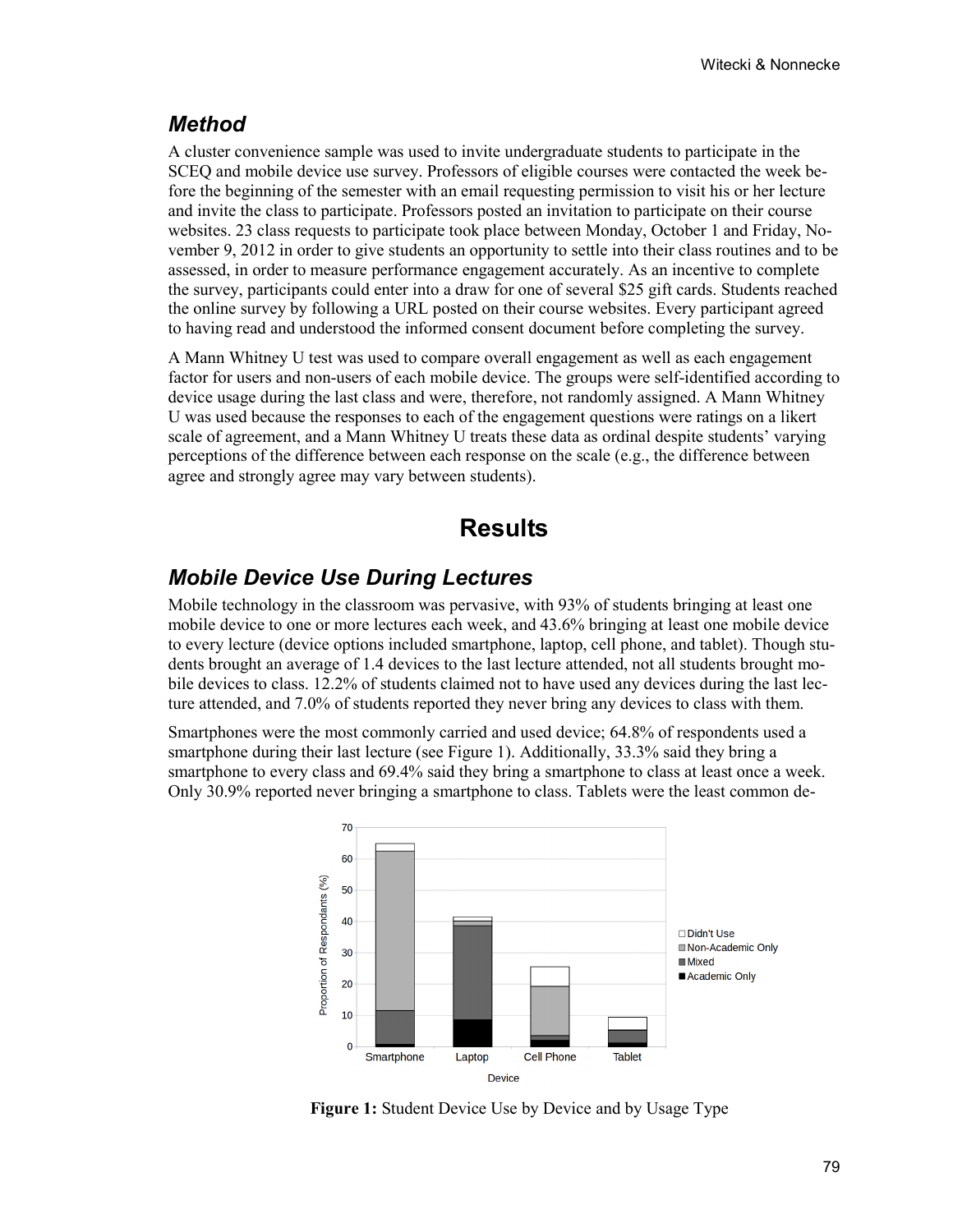vice. Only 9.4% of respondents reported tablet usage during the last class and 90.2% said they never bring a tablet to class. Figure 1 shows the proportion of students who reported using each device for academic compared to non-academic use. Table 1 provides a finer grained breakdown of usage by activity. The three most commonly reported uses for mobile devices were text messaging (72.7%), taking notes (62.5%) and social networking (45.9%).

| Table 1: Student Device Use By Activity                                        |                                                    |                                  |                                  |                                           |                                     |
|--------------------------------------------------------------------------------|----------------------------------------------------|----------------------------------|----------------------------------|-------------------------------------------|-------------------------------------|
| Activity<br>Grey= Unrelated to Course Goals<br><b>Bold=High/Low</b>            | $%$ of All<br><b>Students</b><br>(Any De-<br>vice) | $%$ of<br>Laptop<br><b>Users</b> | $%$ of<br>Tablet<br><b>Users</b> | $%$ of<br>Smart-<br>phone<br><b>Users</b> | $%$ of<br>Cellphone<br><b>Users</b> |
| (1) SMS/Text Messaging                                                         | 72.7%                                              |                                  |                                  | 89.9%                                     | 70.0%                               |
| (2) Taking Notes                                                               | 62.5%                                              | 85.1%                            | 38.8%                            | 1.7%                                      | 1.4%                                |
| (3) Social Networking (Including Facebook,<br>Twitter, etc)                    | 45.9%                                              | 56.5%                            | 25.9%                            | 44.4%                                     | 6.6%                                |
| $(4)$ Email                                                                    | 42.5%                                              | 58.9%                            | 37.6%                            | 31.9%                                     | 1.9%                                |
| (5) Reading the Course Outline or Course<br>Notes Posted on the Course Website | 39.5%                                              | 80.3%                            | 40.0%                            | 4.1%                                      | $1\%$                               |
| (6) Surfing the Internet                                                       | 23.2%                                              | 33.1%                            | 18.8%                            | 13.0%                                     | 1.4%                                |
| (7) Reading Material Related to the Course<br>Other than the Outline or Notes  | 23.1%                                              | 42.9%                            | 28.2%                            | 4.8%                                      | $1\%$                               |
| (8) Arranging to Meet with Peers Outside of<br><b>Class Socially</b>           | 16.3%                                              | 5.1%                             | 4.7%                             | 18.9%                                     | 10.8%                               |
| (9) Working on an Assignment                                                   | 11.2%                                              | 23.2%                            | 4.7%                             | $1.4\%$                                   | $1\%$                               |
| (10) Playing Games                                                             | 10.1%                                              | 6.7%                             | 10.6%                            | 9.6%                                      | 2.8%                                |
| (11) Arranging to Meet with Peers Outside<br>of Class Academically             | 9.7%                                               | 5.9%                             | 2.4%                             | 9.9%                                      | 4.7%                                |
| (12) Instant Messaging                                                         | 5.9%                                               | 11.2%                            | 8.2%                             |                                           |                                     |
| (13) Discussing the Current Lecture                                            | 5.9%                                               | 10.1%                            | 5.9%                             | 1.5%                                      | $1\%$                               |
| (14) Watching Videos (Including YouTube,<br>etc)                               | 2.8%                                               | 4.3%                             | 4.7%                             | $1\%$                                     | $1\%$                               |

## *Smartphone Use*

64.8% of respondents brought a smartphone to their last lecture and 86.2% brought either a smartphone or cell phone to class at least once a week. Of those reporting smartphone usage, 17.7% used a smartphone for at least one purpose related to course goals and 95.2% used a smartphone for at least one purpose unrelated to course goals. Table 1 shows the three most commonly reported smartphone tasks were SMS or text messaging (89.9%), social networking (44.4%) and email (31.9%). Of those who brought a smartphone to class, only 3.6% reported not using it.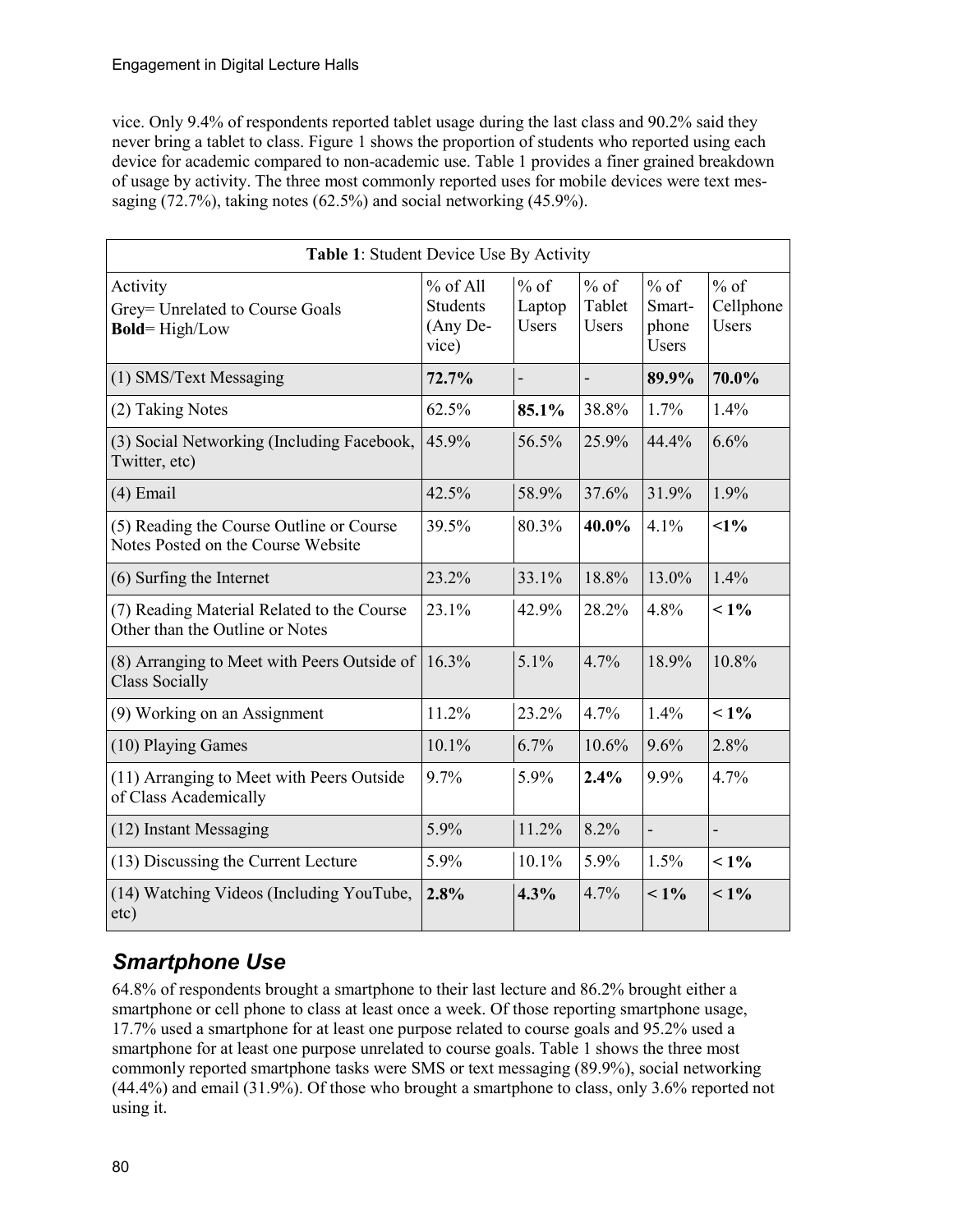In terms of overall engagement, smartphone users were significantly less engaged  $Z = -5.34$ , p<.001, than non-users with the mean rank equal to 384.23 for students with smartphones and 477.39 for students without (see Table 2). **S**tudents using smartphones reported significantly less skills engagement  $Z=4.40$ ,  $p<.001$ , than students who did not, with the mean rank equal to 407.51 for smartphone users 485.84 for abstainers. Additionally, smartphone users reported significantly less emotional engagement  $Z=-4.15$ ,  $p<.001$  than non-users, with the mean rank equal to 416.80 for those using smartphones and 491.12 for those who did not. Participation engagement showed a similar pattern, with smartphone users reporting significantly lower levels of participation engagement  $Z=4.21$ ,  $p<0.001$ , than abstainers with the mean rank equal to 415.45 for those using smartphones and 490.83 for those who. Moreover, performance engagement showed an association to smartphone use. Smartphone users reported significantly lower performance engagement,  $Z=-3.81$ ,  $p<0.001$ , than non-users, with the mean rank equal to 421.52 for smartphone users and 489.71 for abstainers. The mean overall engagement rating for students who used a smartphone during class was 3.34 (out of 5) compared to a mean overall engagement rating of 3.53 for students who did not use one. In total, 654 students reported using a smartphone during a lecture in their current course and 318 students reported not using one.

| Mobile De-<br>vice                  | Difference in<br>Overall En-<br>gagement $(Z)$ | Difference in<br>Skills En-<br>gagement $(Z)$ | Difference in<br>Emotional En-<br>gagement $(Z)$ | Difference in<br>Participation<br>Engagement<br>(Z) | Difference in<br>Performance<br>Engagement<br>(Z) |
|-------------------------------------|------------------------------------------------|-----------------------------------------------|--------------------------------------------------|-----------------------------------------------------|---------------------------------------------------|
| Laptops                             | $-2.23*$                                       | $-2.61**$                                     | $-1.18$                                          | $-1.04$                                             | $-.45$                                            |
| Tablets                             | $-1.05$                                        | $-1.55$                                       | $-.43$                                           | $-.85$                                              | $-2.16*$                                          |
| Smartphones                         | $-5.34***$                                     | $-4.40***$                                    | $-4.15***$                                       | $-4.21***$                                          | $-3.81***$                                        |
| Cell phones                         | $-1.83$                                        | $-1.67$                                       | $-1.95$                                          | $-59$                                               | $-.54$                                            |
| $Italics = approached significance$ |                                                | $* =$ significant at .05                      | ** = significant at .01                          |                                                     | *** = significant at .001                         |

|  |  |  | <b>Table 2: Summary of Findings</b> |  |  |  |
|--|--|--|-------------------------------------|--|--|--|
|--|--|--|-------------------------------------|--|--|--|

### *Laptop Use*

31.3% of students reported bringing a laptop to every class and 55.3% reported bringing a laptop to at least one lecture a week. 41.5% reported bringing a laptop to the last attended lecture. Of those students who reported using a laptop in class, 92.8% reported using it for at least one purpose related to course goals and 76% reported using it for at least one purpose unrelated to course goals. As shown in Table 1, the three most commonly reported activities performed on laptops were taking notes (85.1%), reading the course outline or course notes provided on the course website (80.3%) and email (58.9%).

Laptop users were significantly less engaged overall  $Z=-2.23$ ,  $p<0.05$  than abstainers (see Table 2). Skills engagement was also observed to be significantly lower  $Z=-2.61$ ,  $p<01$  for laptop users than abstainers. The mean overall engagement rating of laptop users was 3.37 (out of 5) compared to a mean overall engagement rating of 3.43 for non-laptop users. In total, 443 students reported using laptops during a lecture in their current course compared to 529 students who reported not using one.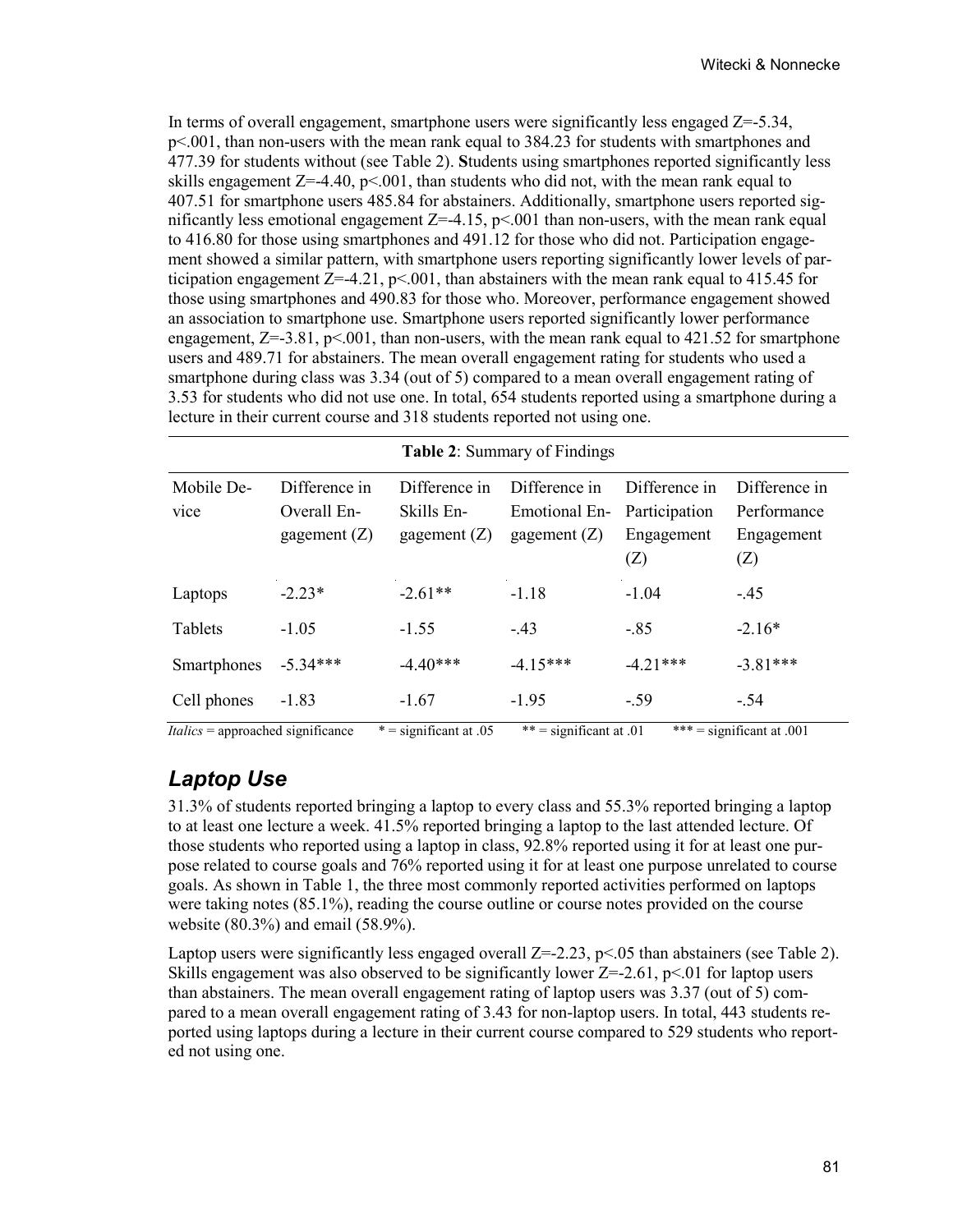### *Cell Phone Use*

5.4% of respondents brought a cell or feature phone to every class and 26.1% brought a cell phone to class at least once a week. 23.6% brought a cell phone to their last lecture. Of those reporting cell phone usage, 7% used a cell phone for at least one purpose related to course goals and 72.8% used a cell phone for at least one purpose unrelated to course goals. Table 1 shows the three most commonly reported cell phone tasks were SMS or text messaging (70.0%), arranging to meet with peers socially outside of class (10.8%) and social networking (6.6%).

The difference in engagement found between cell phone users and non-users approached significance  $Z=-1.83$ ,  $p=0.07$ , with the mean rank equal to 388.98 for cell phone users and 425.34 for abstainers (see Table 2). The difference in both skills engagement and emotional engagement approached significance. Skills engagement was found to be lower  $Z=-1.67$ ,  $p=0.09$ , for cell phone users than non-users, with the mean rank equal to 409.15 for cell phone users and 442.83 for abstainers. Emotional engagement was also found to be lower  $Z=-1.95$ ,  $p=.051$ , for phone users compared to non-users, with the mean rank equal to 412.71 cell phone users and 452.19 for nonusers. The mean overall engagement rating for students who used a cell phone was 3.35 (out of 5) compared to a mean overall engagement rating of 3.42 for students who did not. In total, 281 students reported using a cell phone during a lecture in their current course and 691 students reported not using one.

### *Tablet Use*

3.3% of respondents brought a tablet to every class and 6.8% reported bringing a tablet to class at least once a week. 9.4% brought a tablet to their last lecture; however 42.4% of tablet carriers reported not using it. Of those reporting tablet usage, 56.5% used it for at least one purpose related to course goals and 44.7% used it for at least one purpose unrelated to course goals. Table 1 shows the three most commonly reported tablet activities were reading the course outline or course notes provided on the course website (40.0%), taking notes (38.8%) and email (37.6%). No significant difference was found Z=-1.05, *ns*, in overall engagement between students who used a tablet compared to those who did not (see Table 2). Performance engagement, however, was significantly lower  $Z = -2.16$ , p<.05, for tablet users than for abstainers. The mean overall engagement rating of tablet users was 3.36 (out of 5) compared to a mean overall engagement rating of 3.41 for students who didn't use one. In total, 153 students reported using a tablet during a lecture in their current course and 819 students reported not using one. A summary of findings by device is given in Table 2.

# **Conclusions**

### *Discussion*

While every device showed a negative correlation with student engagement across all factors, not all correlations were significant (see Table 2). One of the most important findings was the significant negative correlation between smartphone use and student course engagement in all factors, including overall engagement. Laptops also showed a significant negative correlation with overall engagement, but may be mediated by the difference in skills engagement more than any other factor. Other devices did not demonstrate significant correlations, with the exception of tablets, which showed a significant negative correlation with performance engagement, but not overall engagement.

The smartphone findings are notable due to the strength of correlation, the corresponding drop in engagement levels in all factors, and the observation that smartphones were the only device with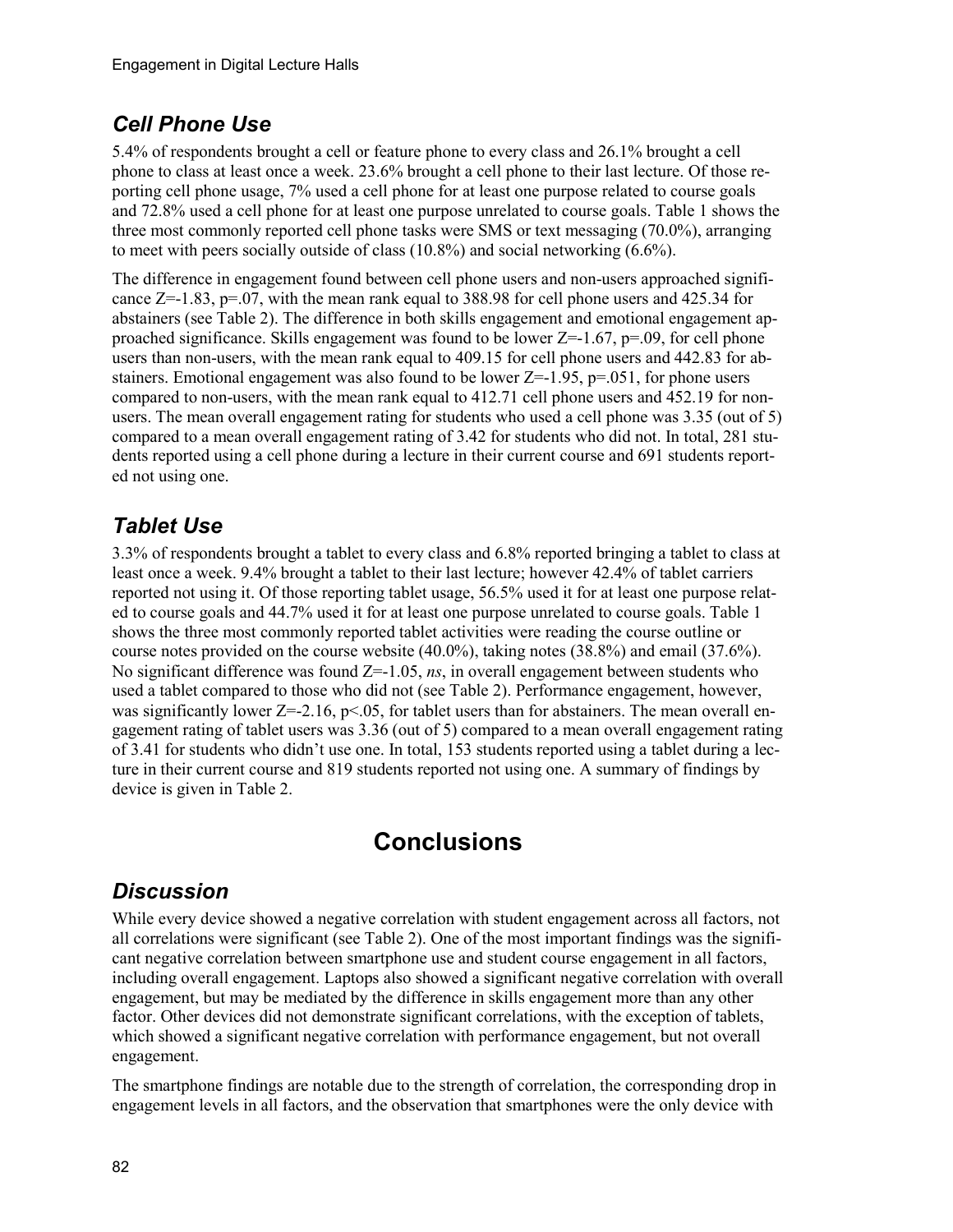this pattern. Furthermore, evidence from the current study shows that smartphones are uniquely likely to be used exclusively for leisure activities or for socialization during lectures (See Figure 1). Only 18% of the students used them for a course-related purpose and none of the top five reported uses of this device were related to course goals. What remains unanswered, however, is whether it is disengagement that causes students to turn to smartphone use during class or whether it is the availability of these devices that causes students to disengage. As this study is correlational in nature, it is unable to determine the direction of the relationship.

The finding that laptop use is significantly and negatively correlated with overall engagement, and skills engagement in particular, is similar to previous studies where laptop use during lectures was correlated with a decrease in overall GPA, reduced attention paid in class, and lowered retention or understanding of course material (Fried, 2008; Grace-Martin & Gay, 2001; Hembrooke & Gay, 2003). However, despite laptop use being correlated with lower overall course engagement in our study, laptops were also the most commonly used device for course-related goals and their use was associated with lowered engagement in only a single factor, skills engagement.

Additionally, since laptop-using students did not show a difference in factors such as motivation to apply course material to life outside the classroom, participating in discussions during lectures, and self-efficacy on evaluations like users of smartphones, it is possible that the correlation between lowered overall engagement and laptop usage was mediated by a student's skills engagement. Skills engagement is measured by frequency of engaging in course activities such as taking notes and paying attention in class, so it is possible that the negative correlation between engagement and laptop use was restricted to students who chose to use a laptop for course unrelated purposes, thus decreasing the amount of time spent on activities such as taking notes and paying attention in lectures. Moreover, if a distinction between related and unrelated usage could effectively be made, laptop users genuinely engaged in lecture material and using their laptop to learn may have had a moderating effect on the current results. It is possible that using a laptop for course unrelated purposes could show a correlational engagement pattern similar to individuals who use smartphones. In contrast, using a laptop strictly for taking notes or other course-related pursuits may show no difference in engagement, or perhaps even a higher level of engagement as compared to students who choose not use laptops.

Tablet use showed an interesting pattern of reduced engagement. In this case, there was no significant correlation between overall engagement and tablet use, but there was a significant negative correlation between tablet use and performance engagement. This result is interesting because performance engagement is not strictly related to a student's objective success measures, but rather to students' self-efficacy regarding their ability to achieve desired goals and their perception of how they met those goals from a grade perspective. In other words, it is entirely possible to have excellent grades and low performance engagement, e.g., if a student is unhappy with their own success or doesn't believe they can achieve those grades in future. The finding that tablet use is correlated with reduced performance engagement suggests that early technology adopters may lack confidence in their own academic skills and are looking for ways to improve their academic success through the use of technology. Support for this view comes from our finding that tablets are brought to class much less frequently than laptops and by previous findings showing that younger students believe that tablets are academically useful and likely to improve one's ability to succeed in post-secondary education (Pearson Foundation, 2012).

Similarly, cell phone use was not significantly associated with a reduction in overall course engagement. The majority of students did not use a cell phone during class, with less than a quarter of respondents reporting using a cell phone during their last lecture. Cell phones may not have an association with reduced course engagement due to the fact that their functionality is more limited than smartphones and are, for the most part, incapable of accessing the Internet (fewer than 2% of respondents used a cell phone to browse the Internet, and less than 10% of respondents reported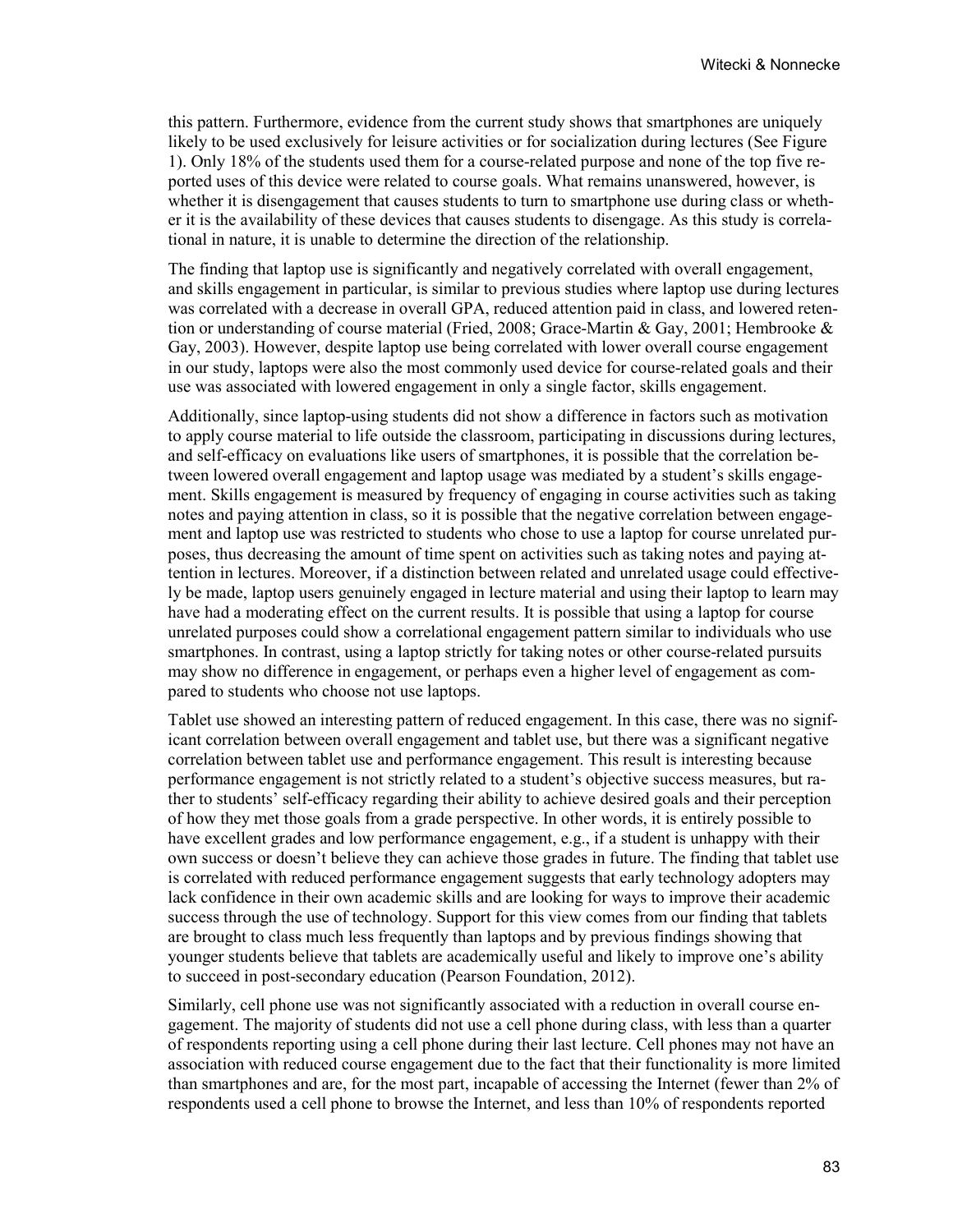using a cell phone for social networking). Cell phones may have been brought to class primarily as a communications device for before and after class and may be perceived as safety devices more than social devices, e.g., for calling for help in an emergency on the way to or from class.

### *Implications for Future Research*

The current study should be considered in light of some of its limitations. Firstly, this study relied on self-reported data rather than objectively measured device use. Krashaar and Novak (2010) compared student reported laptop use with laptop use logs and found that students had a tendency to underreport their laptop use. As our study relied on student reported data, the results may be underreporting technology usage and thus possible correlations. Secondly, students reporting the use of one device may have also reported using additional devices in class. However, the current study treated each device as if it were used independently. As a consequence, results may have differed had multiple device use been taken into account. For example, students who used a laptop and a smartphone may have shown a different pattern of engagement as compared to students who used a laptop exclusively. In addition, it is possible that responses garnered were primarily from students who are more readily engaged, or who strongly prefer to use or not use mobile devices during class. Lastly, the current study was of correlational design, and thus cannot determine causal relationships.

Future research that extends the current research by improving on the methodology will be useful. For example, future research could include measurable or observable behavioural data such as Kraushaar and Novak's (2010) study involving the voluntary installation of tracking software onto students' laptops. Additionally, studies focusing on the use of individual devices will be beneficial in determining the effects of each one and help to understand the relationship between simultaneous device use and student course engagement. Additionally, experimental designs are needed to determine whether disengagement is caused by the availability of certain mobile devices or whether the increased use of mobile devices is caused by previously existing disengagement. Additional research examining the relationship between how laptops are used and student course engagement should also be fruitful. As previously discussed, the relationship between laptop use and student course engagement appears to be mediated by the relationship between laptop use and skills engagement. Studies examining skills engagement, overall engagement and type of laptop use could uncover a relationship between the type of usage and course engagement.

Other research should examine the motivations behind students' decisions to bring mobile devices to class. Of the students who brought either a laptop or smartphone to class, almost all respondents reported using them during the lecture. In contrast, many students who brought tablets or cell phones to class reported not using them (see Figure 1). The difference between devices brought and used and devices brought but not used may lie in differences in the each device's unique combination of utility and mobility. Laptops, though more burdensome to carry, are regarded as academically useful with their full array of applications and functions and large screen and keyboard. If students are motivated to bring a laptop to class, they may be more likely to use it. In contrast, smartphones are brought everywhere and may be viewed as a safety or social necessity. Additionally, these very portable devices are also richly functional, and our results show that when these devices are brought to class they tend to be used. In comparison, both cell phones and tablets were frequently brought to class and not used. Cell phones have limited functionality and as a result may get less use during class. While tablets are functionally rich, they are relatively new to the classroom and their usefulness as an academic tool has not been well established. Further research should shed light onto why students decide to bring devices to class and whether and how they are used.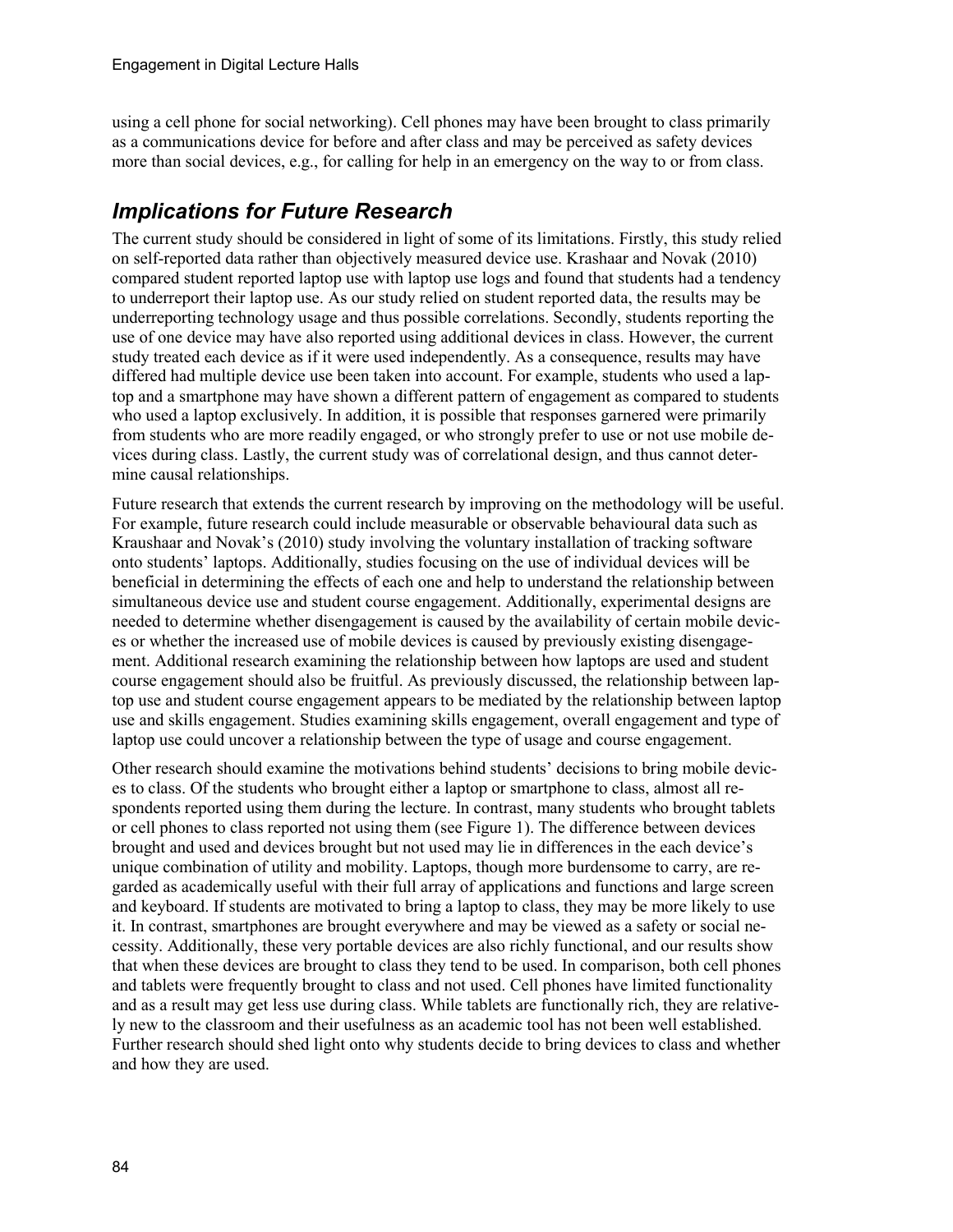Lastly, research which addresses whether or not the relationship between laptop use during lectures and student course engagement is mediated by a student's skills engagement will likely prove fruitful. In the current study, 20% of laptop users reported using their laptop exclusively for academic purposes, and an additional 72% reported that they used their laptop for at least one task relevant to the course (see Figure 1). It is possible that students who choose to use their laptop for academic purposes only do not show the same significant negative correlation with overall engagement that was demonstrated in the current study. Evidence for such an engagement pattern may further explain the discrepancy noted in the literature between findings linking information technology use and increased institutional engagement (Kuh & Hu, 2001; Laird & Kuh, 2005) and findings linking similar use to reduced in-course GPA (Fried, 2008). Our study demonstrates that lowered engagement during lectures is a plausible potential explanation for why previous research identified student technology during lectures use as being negatively correlated with achieving positive course outcomes (Fried, 2008; Grace-Martin & Gay, 2001; Hammer et al., 2010; Hembrooke & Gay, 2003; Kay & Lauricella, 2011). It does not, however, demonstrate any kind of causal relationship or explain why a correlation between mobile device use and reduced engagement would be present within the scope of a course, but not the scope of an institution. Further research that seeks to explain these issues would be beneficial.

### *Implications for Pedagogy*

Our study demonstrated that unstructured use of some mobile devices correlated with reduced overall engagement as well as reduced course engagement in specific factors, however structured device use in the classroom encompasses a non-trivial amount of research and is beyond the scope of the current research to discuss. Additionally, despite structured mobile device use being recommended, many situations currently exist in which unstructured mobile device use is the reality (Kay & Lauricella, 2011). Based on our findings, the following describes device specific recommendations for handling unstructured use of mobile devices during lectures.

The smartphone was most strongly correlated with reduced student course engagement. Only 18% of students used smartphones for academic purposes. Only 2% of students reported using it to take notes and fewer than 5% reported using it to view course notes. Moreover, all five of the top five most commonly reported smartphone uses were unrelated to course goals. This evidence suggests that restricting smartphone use during lectures should not disrupt participation in the course and may be educationally beneficial.

In contrast, laptops were often used for course-related goals despite their use being significantly correlated with reduced overall course engagement. However, laptop use was correlated with significantly reduced engagement in only one factor, skills engagement. This correlation may be mediated by whether a student uses his or her laptop to engage with the course during lectures. If further research supports this prediction it may be unwise to restrict laptop use for all students as it would disrupt normal academic functioning for some.

Furthermore, the finding that laptops were the most commonly used device for course-related purposes and that three of the five most commonly reported uses were academic provide evidence that a general restriction or ban could disrupt academic behaviours for many students. At the same time, there is also evidence of a significant proportion of students who use their laptops for activities unrelated to the course. For example, 56% of all laptop users reported using social media during lectures and 33% reported surfing the Internet. Since there appears to be a distinction between students who use laptops academically and those who do not, it is recommended that laptop use be limited only when a student has demonstrated an inability to use the device for course-related goals such as taking notes and exhibit self-control in choosing not to use the device for other purposes.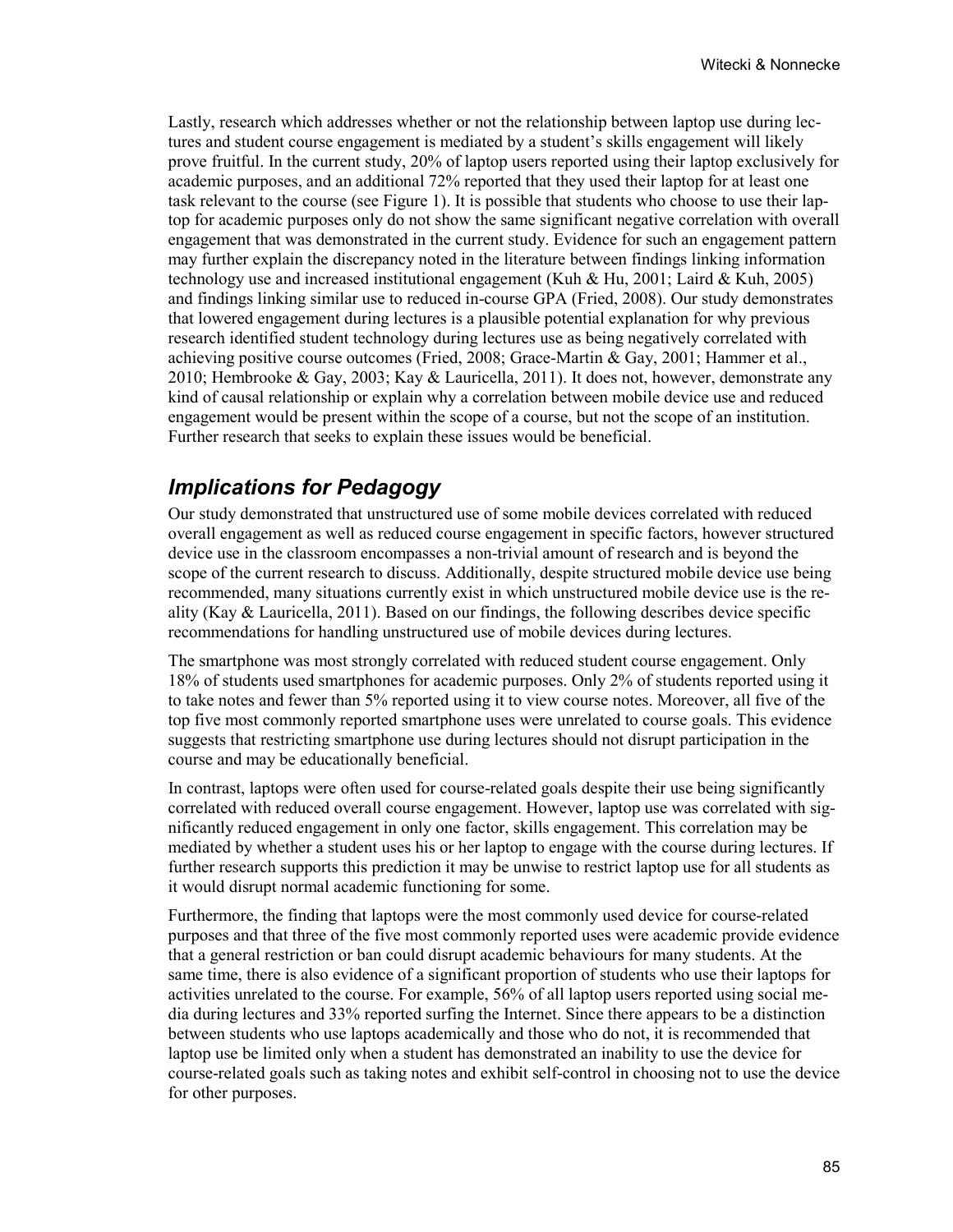Cell phones did not have a significant correlation with reduced course engagement; however, students did not use cell phones to complete academically relevant tasks either. Fewer than 2% of students used a cell phone to take notes or read course notes and four out of the five most commonly reported uses were unrelated to course goals. With no association with reduced overall course engagement, it is recommended that restriction of cell phones during lectures be assessed on a course-by-course basis at the discretion of the instructor. This recommendation is further supported by the finding that fewer than 10% of students reported bringing a cell phone to every lecture and fewer than 25% of students reported bringing a cell phone to their most recent lecture.

Tablet use was not significantly correlated with reduced overall course engagement and the number of students bringing a tablet to lectures was relatively low, with 90% of students reporting never bringing a tablet to lectures. In addition, three of the top five most commonly reported uses for a tablet were academic in nature and included taking course notes and reading lecture slides or course notes. Considering the lack of evidence linking tablet use to reduced course engagement, and that the device is most frequently used for academic purposes, it is recommended that students be allowed to use tablets during lectures. This recommendation may need to be re-evaluated if tablets become more popular and more students start to use them for course unrelated purposes.

In summary, while unstructured mobile device was correlated with reduced course engagement, it appears to be mediated by device type and potentially by usage type. It is recommended that courses be assessed independently for the possible impact of different devices on student engagement.

### **References**

Astin, A. (1993). *What matters in college? Four critical years revisited.* San Francisco, CA: Jossey-Bass.

- Bolander, F. (1973). Class size and levels of student motivation. *The Journal of Experimental Education*, *42*(2), 12-17.
- Carini, R. M., Kuh, G. D., & Klein, S. P. (2006). Student engagement and student learning: Testing the linkages. *Research in Higher Education*, *47*(1), 1 -32.
- CCI Research Inc. (2009). *Measures of student engagement in postsecondary education: Theoretical basis and applicability to Ontario's colleges*. Toronto: Higher Education Quality Council of Ontario.
- Emanuel, R. (2013). The American college student cell phone survey. *College Student Journal*, *47*(1).
- Floyd, K., Harrington, S., & Santiago, J. (2009). The effect of engagement and perceived course value on deep and surface learning strategies. *Informing Science: The International Journal of an Emerging Transdiscipline*, *12*(10), 181-190. Retrieved fro[m http://www.inform.nu/Articles/Vol12/ISJv12p181-](http://www.inform.nu/Articles/Vol12/ISJv12p181-190Floyd530.pdf) [190Floyd530.pdf](http://www.inform.nu/Articles/Vol12/ISJv12p181-190Floyd530.pdf)
- Fried, C. B. (2008). In-class laptop use and its effects on student learning. *Computers & education*, *50*(3), 906 -914.
- Grace-Martin, M., & Gay, G. (2001). Web browsing, mobile computing and academic performance. *Educational Technology & Society*, *4*(3).
- Grajek, S. (2011). *The current state of college students and technology 2011.* Presentation at the 2011 ED-UCAUSE Center for Applied Research Symposium, Chicago, IL, July 29, 2011. Available from <http://www.educause.edu/ecar>
- Hammer, R., Ronen, M., Sharon, A., Lankry, T., Huberman, Y., & Zamtsov, V. (2010). Mobile culture in college lectures: instructors' and students' perspectives. *Interdisciplinary Journal of Knowledge and Learning Objects*, *6*, 293-304. Retrieved from [http://www.ijello.org/Volume6/IJELLOv6p293-](http://www.ijello.org/Volume6/IJELLOv6p293-304Hammer709.pdf) [304Hammer709.pdf](http://www.ijello.org/Volume6/IJELLOv6p293-304Hammer709.pdf)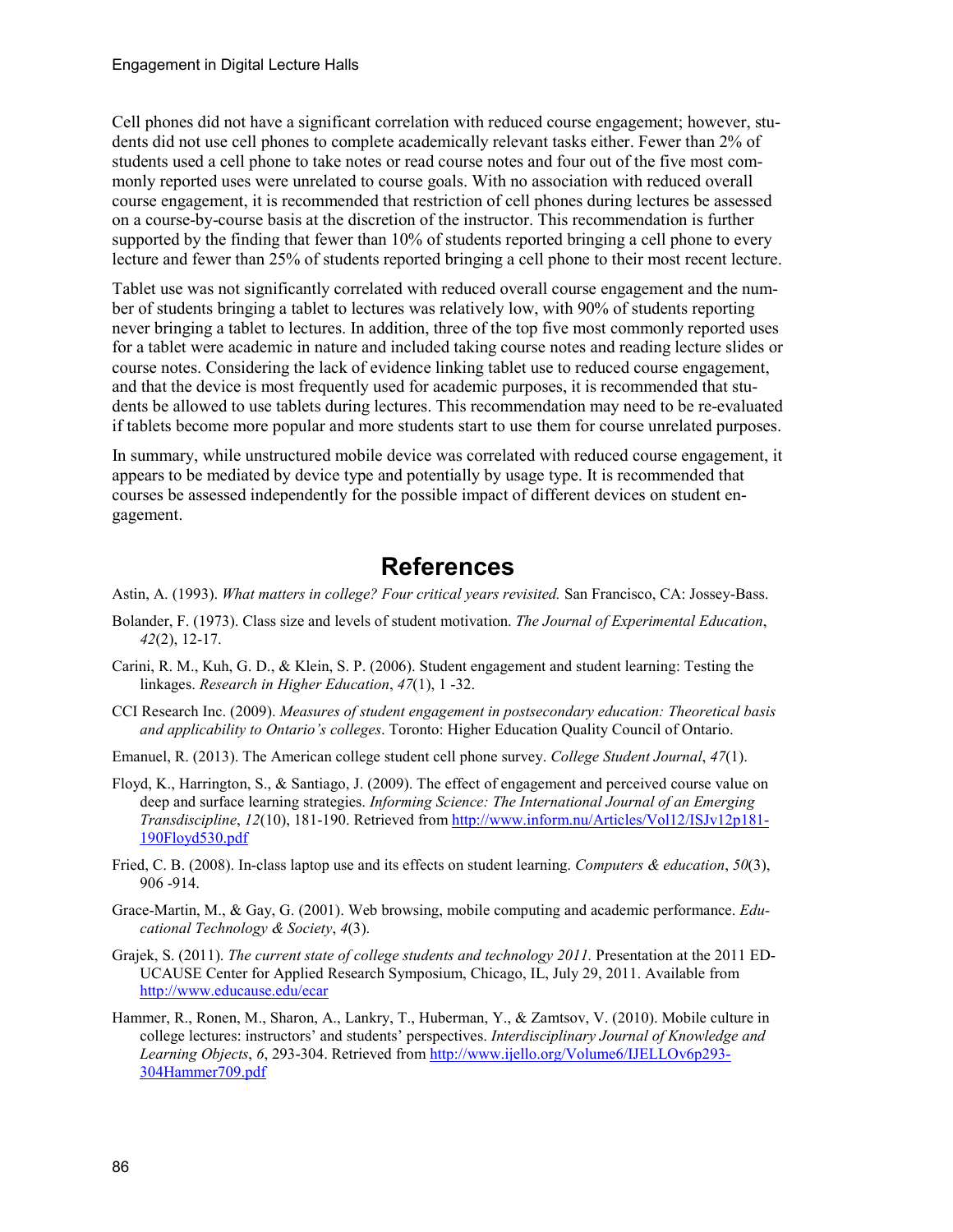- Handelsman, M. M., Briggs, W. L., Sullivan, N., & Towler, A. (2005). A measure of college student course engagement. *The Journal Of Educational Research*, *98*(3), 184 -191.
- Hembrooke, H., & Gay, G. (2003). The laptop and the lecture: The effects of multitasking in learning environments. *Journal of Computing in Higher Education*, *15*(1), 46 -64.
- Kay, R. & Lauricella, S. (2011). Unstructured vs. structured use of laptops in higher education. *Journal of Information Technology Education: Innovations in Practice, 10*, 33-42. Retrieved from <http://www.jite.org/documents/Vol10/JITEv10IIPp033-042Kay840.pdf>
- Kokkelenberg, E., Dillon, M., & Christy, S. (2008). The effects of class size on student grades at a public university. *Economics of Education Review*, *27*(2), 221-223.
- Kraushaar, J. M., & Novak, D. C. (2010). Examining the effects of student multitasking with laptops during the lecture. *Journal of Information Systems Education*, *21*(2), 241.
- Kuh, G. D. (2009). The national survey of student engagement: Conceptual and empirical foundations. *New Directions for Institutional Research*, *2009*(141), 5-20.
- Kuh, G. D., & Hu, S. (2001). The relationship between computer and information technology use, selected learning and personal development outcomes, and other college experiences. *Journal of College Student Development*, *42*(3), 217-232.
- Kulesza, J., DeHondt, G., II, & Nezlek, G. (2010). More technology, less learning? *2010 ISECON Proceedings.*
- Laird, T. F., & Kuh, G. D. (2005). Student experiences with information technology and their relationship to other aspects of student engagement. *Research in Higher Education*, *46*(2), 211 -233.
- Mandernach, B. J. (2009). Effect of instructor-personalized multimedia in the online classroom. *International Review of Research in Open and Distance Learning*, *10*(3). Retrieved December 12, 2011, from <http://www.irrodl.org/index.php/irrodl/article/view/606/1263>
- Mandernach, B. J., Donnelli-Sallee, E., & Dailey-Hebert, A. (2011). Assessing course student engagement. In R. L. Miller, E. Amsel, B. Kowalewski, B. Beins, K. Keith, & B. Peden (Eds.), *Promoting student engagement, Volume 1: Programs, techniques and opportunities*. Syracuse, NY: Society for the Teaching of Psychology. Retrieved December 12, 2011 from:<http://www.teachpsych.org/teachpsych/pnpp>
- Mann, S., & Robinson, A. (2009). Boredom in the lecture theatre: An investigation into the contributors, moderators and outcomes of boredom amongst university students. *British Educational Research Journal*, *35*(2), 243-248.
- Pearson Foundation. (2010). *Survey on students and tablets*. Retrieved December 12, 2011 from [http://pearsonfoundation.org/downloads/PF\\_Tablet\\_Survey\\_Summary.pdf](http://pearsonfoundation.org/downloads/PF_Tablet_Survey_Summary.pdf)
- Pearson Foundation. (2012). *Survey on students and tablets 2012*. Retrieved from [http://www.pearsonfoundation.org/downloads/PF\\_Tablet\\_Survey\\_Summary\\_2012.pdf](http://www.pearsonfoundation.org/downloads/PF_Tablet_Survey_Summary_2012.pdf)
- Svanum, S., & Bigatti, S. (2009). Academic course engagement during one semester forecasts college success: Engaged students are more likely to earn a degree, do it faster, and do it better. *Journal of College Student Development, 50*(1)*,* 120-132.
- Watson, R. & Barber, C. J. (2008). Personal electronic devices in the university classroom. *2008 refereed proceedings of the Association of Business Information Systems,* pp*.* 79-82.
- Wingard, R. G. (2004). Classroom teaching changes in web-enhanced Courses: A multi-institutional study. *EDUCAUSE Quarterly*, *27*(1), 26 -35.
- Wurst, C., Smarkola, C., & Gaffney, M. A. (2008). Ubiquitous laptop usage in higher education: Effects on student achievement, student satisfaction, and constructivist measures in honors and traditional classrooms. *Computers & Education*, *51*(4), 1766 -1783.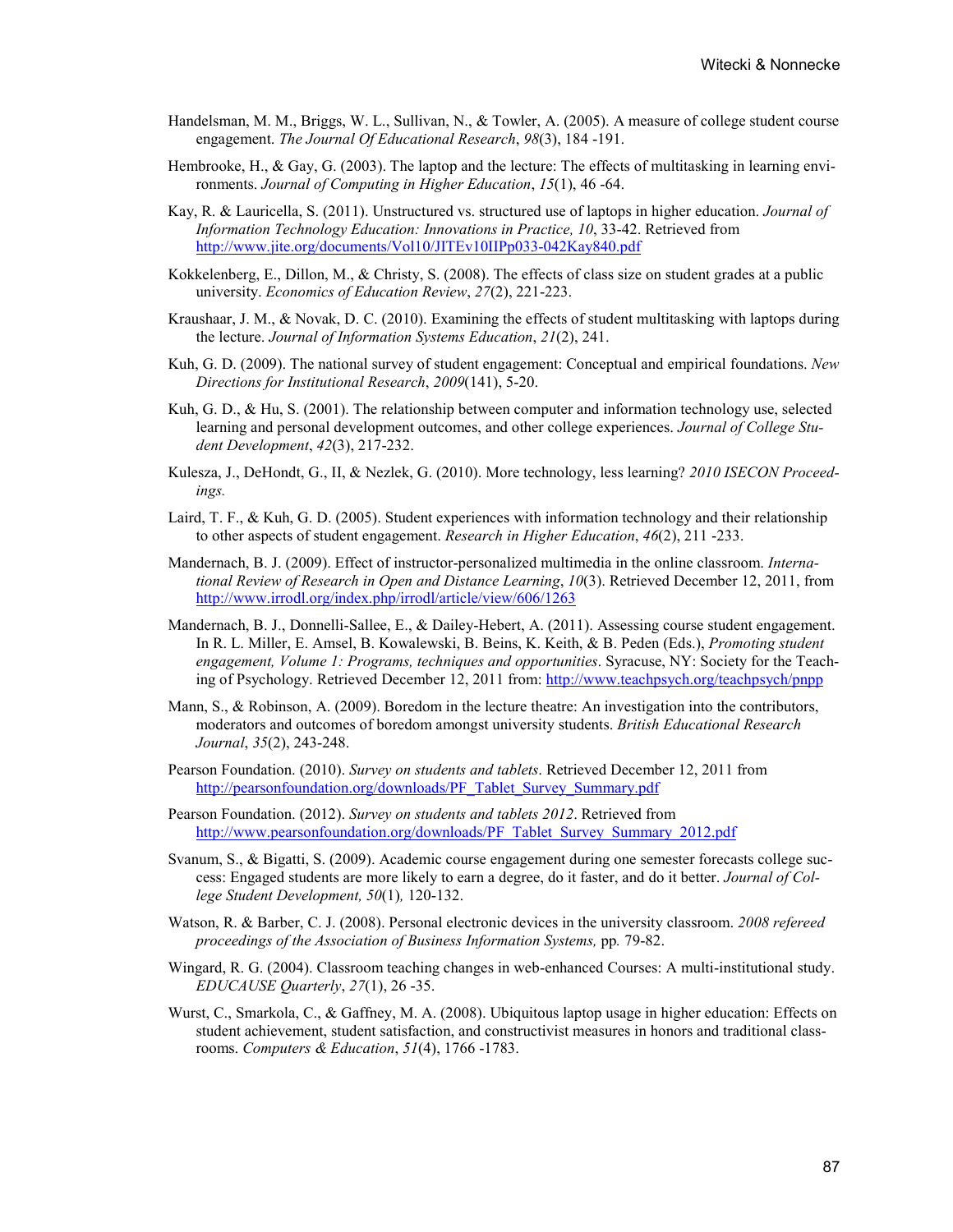Young, S. & Bruce, M. (2011). Classroom community and student engagement in online courses. *Journal of Online Learning and Teaching*, *7*(2). Retrieved December 12, 2011, from [http://jolt.merlot.org/vol7no2/young\\_0611.htm](http://jolt.merlot.org/vol7no2/young_0611.htm)

|                                                                                                                                                                                                                                                                                                                                                                                                                                                                                                                                                                                                                                                   |                                | <b>Appendix:</b> |                |                                                                                                                                                                                                           |  |
|---------------------------------------------------------------------------------------------------------------------------------------------------------------------------------------------------------------------------------------------------------------------------------------------------------------------------------------------------------------------------------------------------------------------------------------------------------------------------------------------------------------------------------------------------------------------------------------------------------------------------------------------------|--------------------------------|------------------|----------------|-----------------------------------------------------------------------------------------------------------------------------------------------------------------------------------------------------------|--|
| <b>Survey of Mobile Device Use During Lecture</b>                                                                                                                                                                                                                                                                                                                                                                                                                                                                                                                                                                                                 |                                |                  |                |                                                                                                                                                                                                           |  |
| 1. I regularly use a laptop computer during lectures in this course.<br><b>Strongly Disagree</b><br>1                                                                                                                                                                                                                                                                                                                                                                                                                                                                                                                                             | 2                              | 3                | 4              | <b>Strongly Agree</b><br>5                                                                                                                                                                                |  |
| 2. I regularly use a tablet during lectures in this course.                                                                                                                                                                                                                                                                                                                                                                                                                                                                                                                                                                                       |                                |                  |                |                                                                                                                                                                                                           |  |
| <b>Strongly Disagree</b>                                                                                                                                                                                                                                                                                                                                                                                                                                                                                                                                                                                                                          | 2                              | $\overline{3}$   | $\overline{4}$ | <b>Strongly Agree</b><br>5                                                                                                                                                                                |  |
| 3. I regularly use a smartphone or blackberry during lectures in this course.<br><b>Strongly Disagree</b>                                                                                                                                                                                                                                                                                                                                                                                                                                                                                                                                         | <b>Strongly Agree</b>          |                  |                |                                                                                                                                                                                                           |  |
|                                                                                                                                                                                                                                                                                                                                                                                                                                                                                                                                                                                                                                                   |                                | $\overline{3}$   | $\overline{4}$ |                                                                                                                                                                                                           |  |
| course.                                                                                                                                                                                                                                                                                                                                                                                                                                                                                                                                                                                                                                           |                                |                  |                | 4. I regularly use a cellphone (Not including smartphones/blackberries) during lectures in this                                                                                                           |  |
| <b>Strongly Disagree</b>                                                                                                                                                                                                                                                                                                                                                                                                                                                                                                                                                                                                                          | 2                              | 3                | $\overline{4}$ | <b>Strongly Agree</b><br>5                                                                                                                                                                                |  |
| following devices for non-course related activities?<br>Laptop:<br>Tablet:<br>smartphone or Blackberry:<br>Cellphone (Not including smartphones and blackberries): $\%$                                                                                                                                                                                                                                                                                                                                                                                                                                                                           | $\frac{0}{0}$<br>$\frac{0}{0}$ | $\frac{0}{0}$    |                | 5. During today's lecture, approximately what percentage of time did you spend using each of the                                                                                                          |  |
| that apply)<br>a. I did not use a laptop in class today.<br>b. Taking notes<br>c. Reading the course outline or lecture notes posted by the professor<br>fessor<br>e. Commenting on or discussing the content of the current lecture<br>f. Arranging to meet with peers outside of class for classwork<br>g. Working on an assignment<br>h. Email<br>i. Instant Messaging<br>j. Social networking (including Facebook, Twitter etc)<br>k. Watching videos (including YouTube)<br>1. Surfing the Internet (Not including social networking sites and video sites)<br>m. Arranging to meet socially with peers outside of class<br>n. Playing games |                                |                  |                | 6. During today's lecture did you use your laptop for any of the following activities? (Circle all<br>d. Reading material related to the course other than the course outline or notes posted by the pro- |  |
| that apply)                                                                                                                                                                                                                                                                                                                                                                                                                                                                                                                                                                                                                                       |                                |                  |                | 7. During today's lecture did you use your tablet for any of the following activities? (Circle all                                                                                                        |  |

a. I did not use a tablet in class today.

b. Taking notes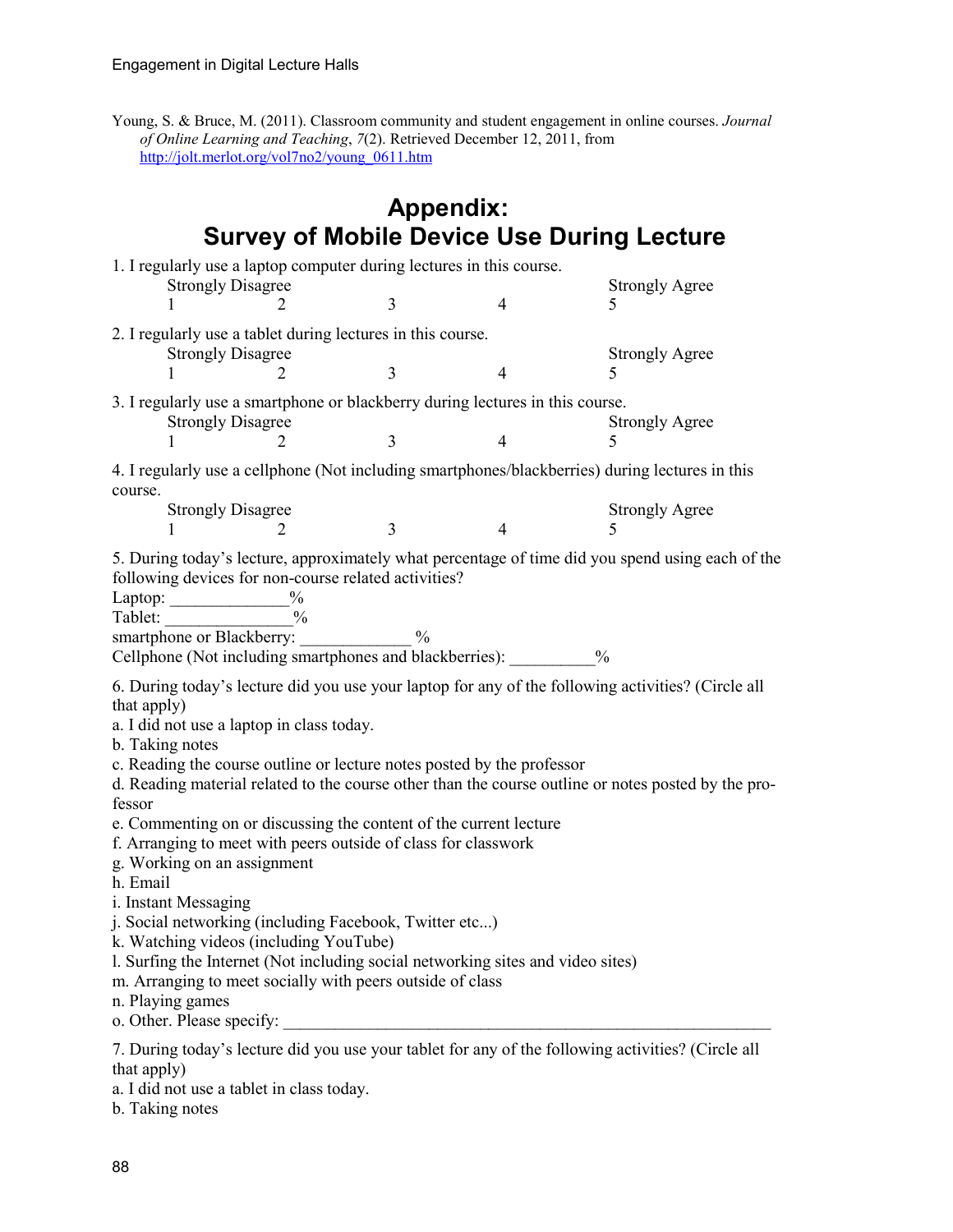c. Reading the course outline or lecture notes posted by the professor

d. Reading material related to the course other than the course outline or notes posted by the professor

- e. Commenting on or discussing the content from the current lecture
- f. Arranging to meet with peers outside of class for classwork
- g. Working on an assignment

h. Email

- i. Instant messaging
- j. Social networking (including Facebook, Twitter etc...)
- k. Watching videos (including YouTube)
- l. Surfing the Internet (Not including social networking and video sites)
- m. Arranging to meet socially with peers outside of class
- n. Playing games

o. Other:

8. During today's lecture did you use your smartphone or blackberry for any of the following activities? (Circle all that apply)

- a. I did not use a smartphone or blackberry in class today.
- b. Taking notes
- c. Reading the course outline or lecture notes posted by the professor
- d. Reading material related to the course not posted by the professor
- e. Commenting on or discussing the content of the current lecture
- f. Arranging to meet with peers outside of class for classwork
- g. Working on an assignment
- h. Email
- i. SMS/Text messaging
- j. Social Networking (Including Facebook, Twitter, etc...)
- k. Watching videos (Including YouTube)
- l. Surfing the Internet (Not including social networking and video sites)
- m. Arranging to meet socially with peers outside class
- n. Playing games
- o. Other. Please specify:

9. During today's lecture did you use your cellphone (Not including smartphones and blackberries) a. for any of the following activities? (Circle all that apply)

b. I did not use a cellphone in class today.

- c. Taking notes
- d. Reading the course outline or lecture notes posted by the professor
- e. Reading material related to the course not posted by the professor
- d. Commenting on or discussing the content of the current lecture
- f. Arranging to meet with peers outside of class for classwork
- g. Working on an assignment
- h. Email
- i. SMS/Text Messaging
- j. Social Networking (including Facebook, Twitter etc...)
- k. Watching videos (including YouTube)
- l. Surfing the Internet (not including social networking and video sites)
- m. Arranging to meet socially with peers outside of class
- n. Playing games
- o. Other. Please specify: \_\_\_\_\_\_\_\_\_\_\_\_\_\_\_\_\_\_\_\_\_\_\_\_\_\_\_\_\_\_\_\_\_\_\_\_\_\_\_\_\_\_\_\_\_\_\_